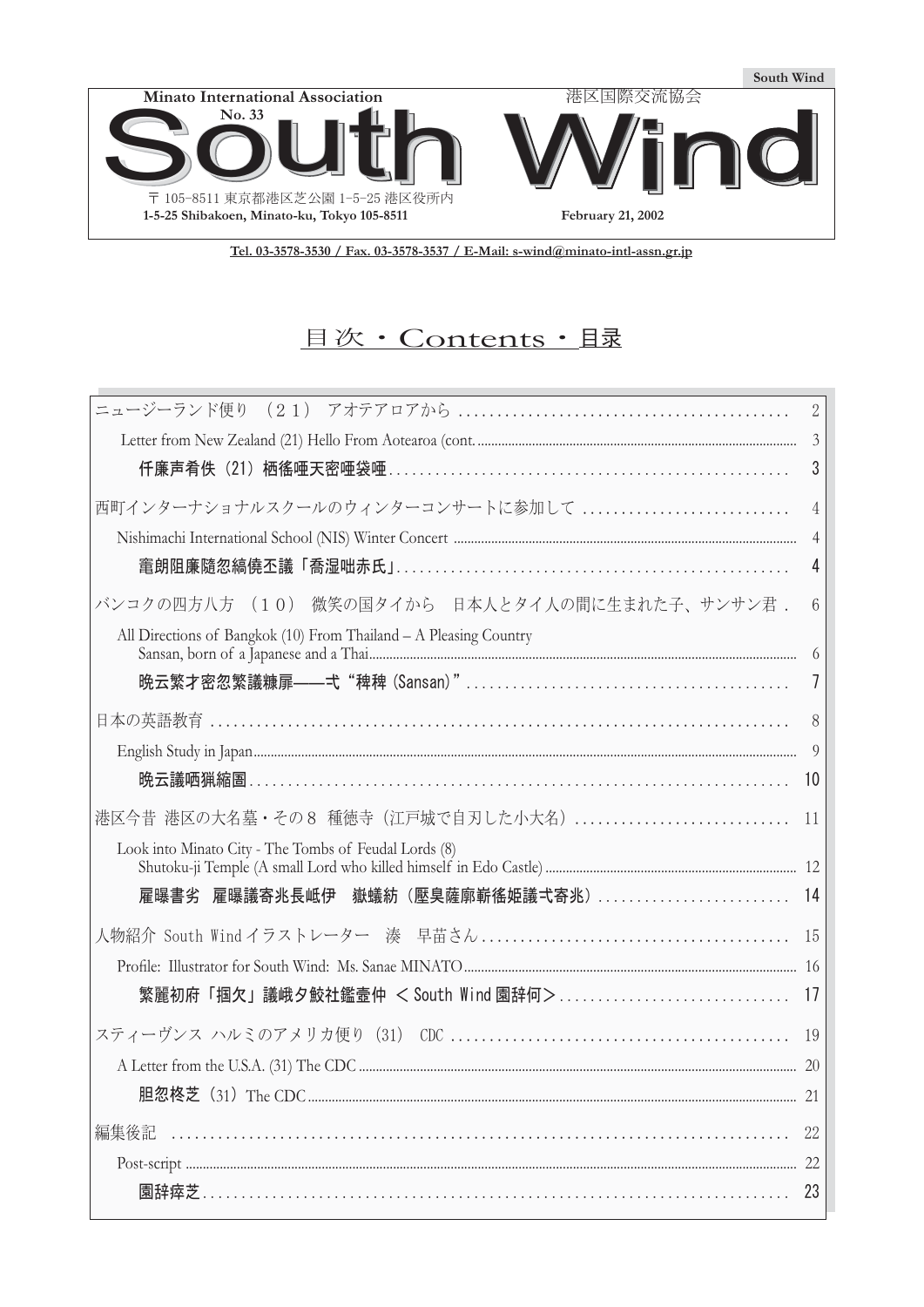#### 外石 弥生(日本)<yayoi@hello.to>

【12月20日】

冒頭から少し硬いテーマになることをお許し下 さい。

日本であれ、外国であれ特に12月から2月にか けて、人と触れ合う機会がとかく多くなると考えさ せられることがある。それは人とのコミュニケー ションを保つ上で大事なこととして教わった言葉 「初対面の人やパーティの席上で宗教や政治の話は ご法度」という鉄則である。それをいつどこで誰か ら教わったのかは記憶にない。しかしながら、私が これまでに出会い親しくなった人のほとんどからは その配慮を感じたことはないのですが、皆さんはい かがでしょうか。私の経験ではことさら宗教につい てはしつこいと感じられるほどの質問攻めになった こともあり、政治に関しても然り。

96年、ベネズエラを訪れ10年振りにユダヤ教信 者の友人との再会を果たし、彼らの家族と奇しくも クリスマスの夜を共にした。当然、彼らはクリスマ スとは無縁であり祝わない。そして彼らのお父さん がポツリと言い放った言葉が今も忘れられない。

「日本には仏教というすばらしい宗教が存在しな がら、人々はなぜクリスマスになると騒ぎ出すのだ ろう」。

そう問われたら、皆さんはどう答えられますか? 幸い、それは批判でもなんでもない単なるつぶやき に過ぎず、私に問いかけているものではなかったの で、それに対する自分の考えなどまったく持ち合わ せていなかった私が安堵したのは言うまでもない。 そしてこの経験が日本の仏教について考えさせられ る良いきっかけとなった。

日本に生まれ育ち、日本の教育を受けてきた私 は学校で宗教について教わった記憶がない。しかし 一方では社会科の授業で日本の政治を習い、政教分 離という言葉は耳にこびりついている。これは日本 の教育で宗教をあまりにも個人の選択の自由と重要 視した結果の一面であり弊害であると私は思うので ある。セプテンバーイレブン (9.11) と NZ では ニューヨークの同時多発テロを通常省略して言う。 単なる世間話でもテロの話題からイスラム教、そし て仏教へと話題が飛躍することが度々である。そし て意外なことだが日本の仏教が話題となると決まっ てオウム真理教の信者が起こしたサリン事件の話題 へと移っていく。十分な知識がない私が仏教とサリ ン事件を起こした団体とはそもそもまったく異なる ことを説明しなければならないのである。

クリスマス、バレンタインデーは言うまでもな くキリスト教の習慣が根底にあり、それが日本の商 慣習によって日本的にカスタマイズされ、今日では キリスト教信者でない日本人に受け入れられたもの だと思う。ところでイスラム教の習慣でそれらに対 するものっていったいなんだろう…考えても浮かん でこないのが現状である。きっと何かあるはずだ。 私の所感を読んで賛同して頂けるイスラム信者の 方。M. I.A. を使ってそれらを積極的に紹介して頂け ないでしょうか?

前号 (No.32) で清澤さんは「世界に共通の価値 観の導入を」と提言された。残念ながら現状を鑑み ると不可能であるし、私は夢物語でしかないと思っ てしまう。しかしながら科学技術の発達を考えると、 不可能であるとされていた認識が覆されることばか り。それを実現したのは地球に住む人間なのだから、 不可能と言い切るのは早計かもしれない。とすれば、 夢は持ち続けるべきである。今日の海外旅行ブーム の裏側には、「非日常を求める」「異文化・芸術、違 うものへの関心」「歴史的関心」「ものめずらしさ」 等さまざまな要因があると考える。それらの共通項 には「異なるものへの好奇心」ではないだろうか。 相手に対する好奇心がなくなっては友情も芽生えな いし、誤解を招くだけ。「これぞイスラム文化!」 というなんでもいい、知りたいと思うのは私だけで あろうか。

#### **Letter from New Zealand (21) Hello From Aotearoa**

#### Yayoi SOTOISHI (Japan) yayoi@hello.to

#### [December 20, 2001]

Please forgive me for beginning with a little serious matter. It seems that no matter where we may be in Japan or overseas, especially in December and January when we have a number of chances to meet people, there is a cardinal rule that we should not talk about politics or religion with people at a first meeting. I do not remember exactly when, where or who taught me that. However I have met people with whom I later became friends, who seemed to ignore this rule and did not hesitate to ply me with questions about politics and religion when we first met. Perhaps you have had similar experiences.

After a ten-year interval, I visited Venezuela in 1996 and met a sister and brother of a Jewish family. I happened to

spend Christmas night with the family. Of course they had no connection with Christmas and did not celebrate the holiday. But I have never forgotten the questions that the father innocently asked. He wondered why Japanese people had celebrations at Christmas time even though they had a wonderful religion, Buddhism.

How could you answer such a question? He did not actually criticize anybody but just expressed wonder. Nor did he really ask me to explain, at which I felt relief since I had no ideas about it. But this experience gave me the chance to start thinking about Buddhism in Japan.

I was born and brought up in Japan so that I have never been taught religion at school. On the other hand, I learned (Cont. page 3)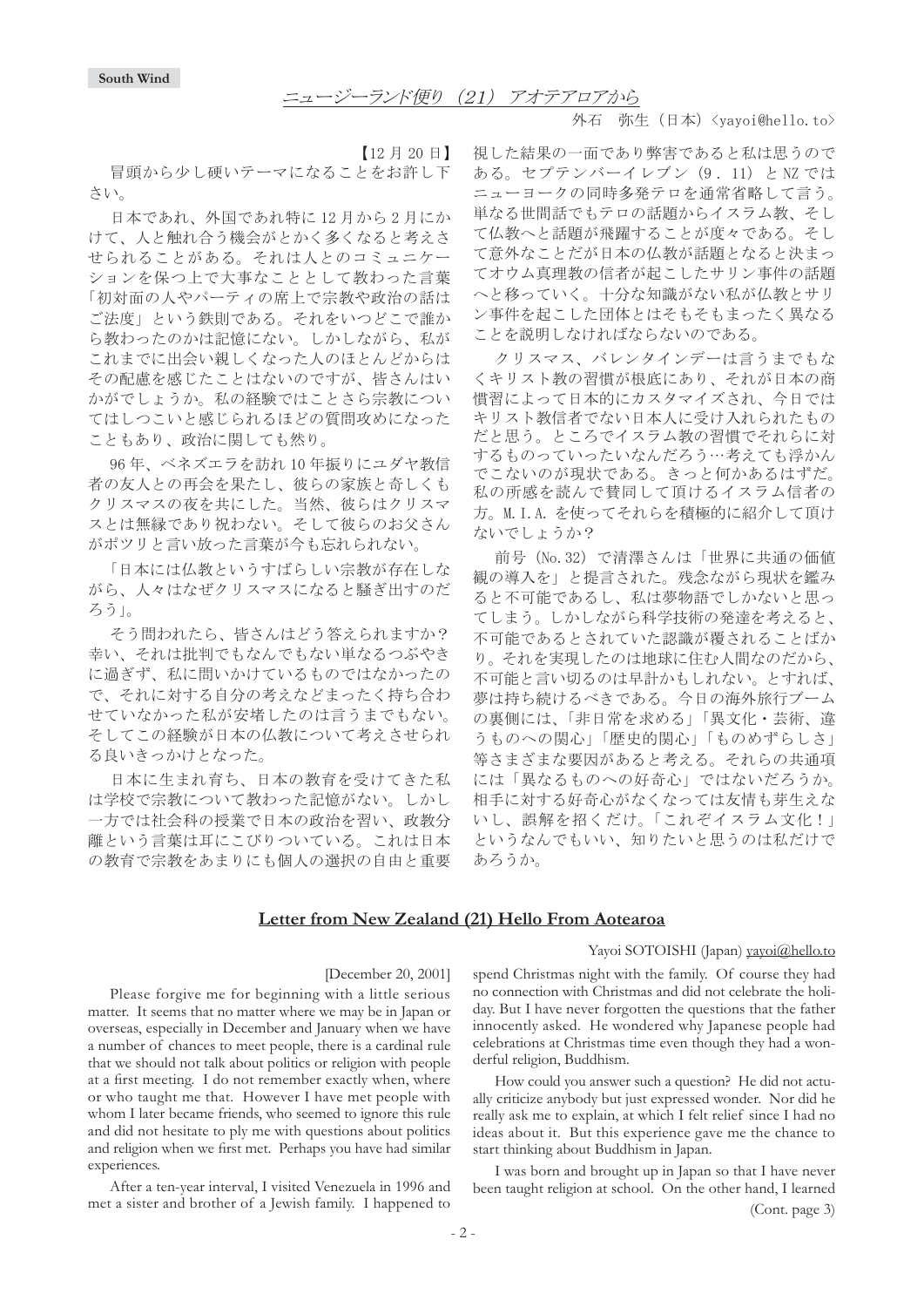#### Letter from New Zealand (21) Hello From Aotearoa (cont.)

about Japanese political institutions in the social studies curriculum and the principle of the separation of the state and religion is fixed in my mind. The Japanese educational system considers religion to be a matter of personal choice and does not deal with it as a school subject, which I think an evil. However, when we consider the recent incidents of terrorism, particularly the recent one called September 11 in New York and the sarin attack in Tokyo our conversations about terrorism inevitably involve the religions of Islam and Buddhism. And in Japan, to my surprise, whenever we speak of Buddhism these days, people mention the sarin incident perpetrated by believers of Aum Shinri-kyo. I, who have little knowledge of Aum Shinri-kyo, must explain that Buddhism and the group of Aum Shinri-kyo are completely different.

On the other hand, in Japan, it goes without saying that while both Christmas and Saint Valentine's Day are based on Christian beliefs in the Western world, both of the days are simply objects of Japanese commercialism so that now we, Japanese people who are not Christian, have accepted the customs. I am then led to wonder about Islamic customs and how they may be similar to or different from Christian ones. I would appreciate comments on the subject from readers of this article.

In the previous version of SW (No.32) Mr. Kiyosawa proposed, "Call for Respect for Common Values in the World." Thinking about the present state of the world, unfortunately I would have said at first that it doesn't seem possible to have 'Common Values in the World' and that this would be an empty dream. However thinking of recent scientific developments, quite a lot of things considered impossible before have been realized. So that it may be too soon for me to say 'No' at this moment and we can continue to pursue our dreams. Underlying the recent travel boom, there must be various factors such as 'Searching for something unusual in our daily life,' 'Interests in different cultures, arts and matters,' 'Historical interest' and just simple curiosity. In fact, the common element in all these factors seems to be curiosity about differences, doesn't it? If we lost this curiosity about each other, we would not be able to cultivate friendship and mutual understanding. Could it be only me who wants to know about the true Islamic culture?

[Translated by: Y. TSUKUDA]

### 仟廉声肴佚(21)栖徭唖天密唖袋唖

 $[12 \times 20 \times 20]$ 

#### 萩需疎匯蝕遊。祥霧宸担伏啣議三籾。

音胎頁壓晩云賜頁壓翌忽, 貫 12 埖欺 2 埖岻寂. 嗤載謹嚥麿繁俊乾議字氏宸頁辛惢遇岑。匆芝音賠萱 頁豊,焚担扮昨傍議,繁嚥繁住送扮宸倖掲械嶷勣議 鑓協隈夸,祥頁「兜肝需中賜壓焼氏朗貧,鋤峭霧胎 欺忱縮賜隈舵岻三籾」。隼遇,厘崛朕念葎峭,挈紛 遇撹葎岑失議涛嗔,叱窄短嗤湖状欺椎嶽蕊私,音岑 祇寄社議湖状泌採。參厘議将刮,嗤乂繁抜浪散絞吭 戻乂議忱縮諒籾序佩嵎儂, 椎音喘傍屓嵶諒籾匆頁揖 劔誼。

1996 定恵諒溜坪誹性, 嚥 10 定隆需議嗅湊縮涛嗔 *,*客<br>字需. 嚥麿議社繁慌局淵貴匚。輝隼麿断嚥淵貴准坐 涙肱乞,短嗤焚担伯廝試強,麿幻牌融隼丹竃議匯鞘 三,崛書脅梨音阻。

「壓晩云嗤掲械括互議倹縮,隼遇寄社葎焚担葎淵 貴准遇軟阪傀搬椿?」

泌惚光了瓜諒議三, 泌採指基椿?侑挫椎音頁焚 担答登,峪音狛頁昧笥傍匯傍遇失,斤椎倖嵎諒厘並 枠坐涙彈姥,咀葎旺掲蒙吭諒厘,匆音喘盾瞥祥防阻 匯笥賑、辛參傍宸頁斑厘斤晩云議倹縮,恂匯倖嶷仟 房深議挫字氏。

壓晩云輿伏輿海,俊鞭晩云議縮圄,音奚芝誼壓 僥丕戦鞭狛嗤購忱縮議縮圄。隼遇壓貧芙氏親議仁殻 扮,僥楼晩云議屓嵶,屓縮蛍宣岻囂,匯岷沫汎壓串 円,厘範葎宸頁晩云縮圄嶄,斤忱縮狛豢嶷篇倖繁議

### 翌墳 置伏 (晩云) yayoi@hello.to

徭喇僉夲潤惚岻益墾。懕 NZ .摘埃議訊伽蛍徨試強. 寄社酒各葎 (9.11), 叙峪頁液三社械遇厮, 匆奚妥肝 議貫訊伽蛍徨議三籾柳欺卅帽声縮,倹縮。遇拝載吭 翌議頁匯霧欺晩云議倹縮岻三籾,載徭隼議氏戻軟天 跳寔尖縮岻佚予侭哈軟議尾爽並周,遇短嗤割蛍岑範 議厘,駅倬盾瞥倹縮嚥哈軟尾爽並周議妖悶頁頼畠音 揖議曾指並。

淵貴准.秤繁准云栖祥頁児興縮議楼降.宸匆音 峙誼匯戾. 宸乂脅頁伏吭繁断繍凪晚云晒阻。輝書. 音頁児興縮佚予議晩云繁匆俊鞭阴宸乂楼降。厙淑勝 辻岫匆惢音邑卅帽声縮岻楼降,斤淵貴准,秤繁准欺 久頁匯倖奕鴻劔議惢隈。厘惢匯協頁嗤焚担祇尖議. 邑狛 M.I.A. 頁倦醍軍嗤紛岻平, 持自議初府匯乂彿儷 御岑。

壓念匯湿侵嶄,賠夾枠伏戻式欺擬秘弊順岻嶄慌 宥議勺峙鉱.載辛炉授豢⑬彜頁音辛嬬議.厘惢宸辛 嬬峪頁掴紳匯知杏!隼遇嗤需豢. ⑬旗親室岻窟器. 糞⑬宸乂娶仟序化脅頁厘断仇白繁,脅容鍬匯乂範葎 音辛嬬岻並延葎辛嬬,鑓協乂音辛嬬岻並頁倦僅冱狛 壼。泌惚頁宸劔議三,椎哘隔偬广宸乂知惢。深楚書 晚今翌唾佩岻侭參欠佩凪侮蚊嗤俯謹咀殆泌、寄社斤 呟猟晒、簒宝、呟並麗岻購伉、煽雰議購伉,式斤寇 謎並麗岻挫謎.緩嶄慌宥並喊辛嬬頁斤呟並麗岻挫謎 伉杏!泌惚斤斤圭短嗤挫謎伉議三。匆音氏窟竈嗔秤 岻竸,峪氏孃栖列盾。寄古峪嗤厘惢岑祇杏!「宸祥 頁卅帽声跳猟晒」峪勣頁嗤購卅帽声跳,焚担脅挫。

[才氣 喇湿]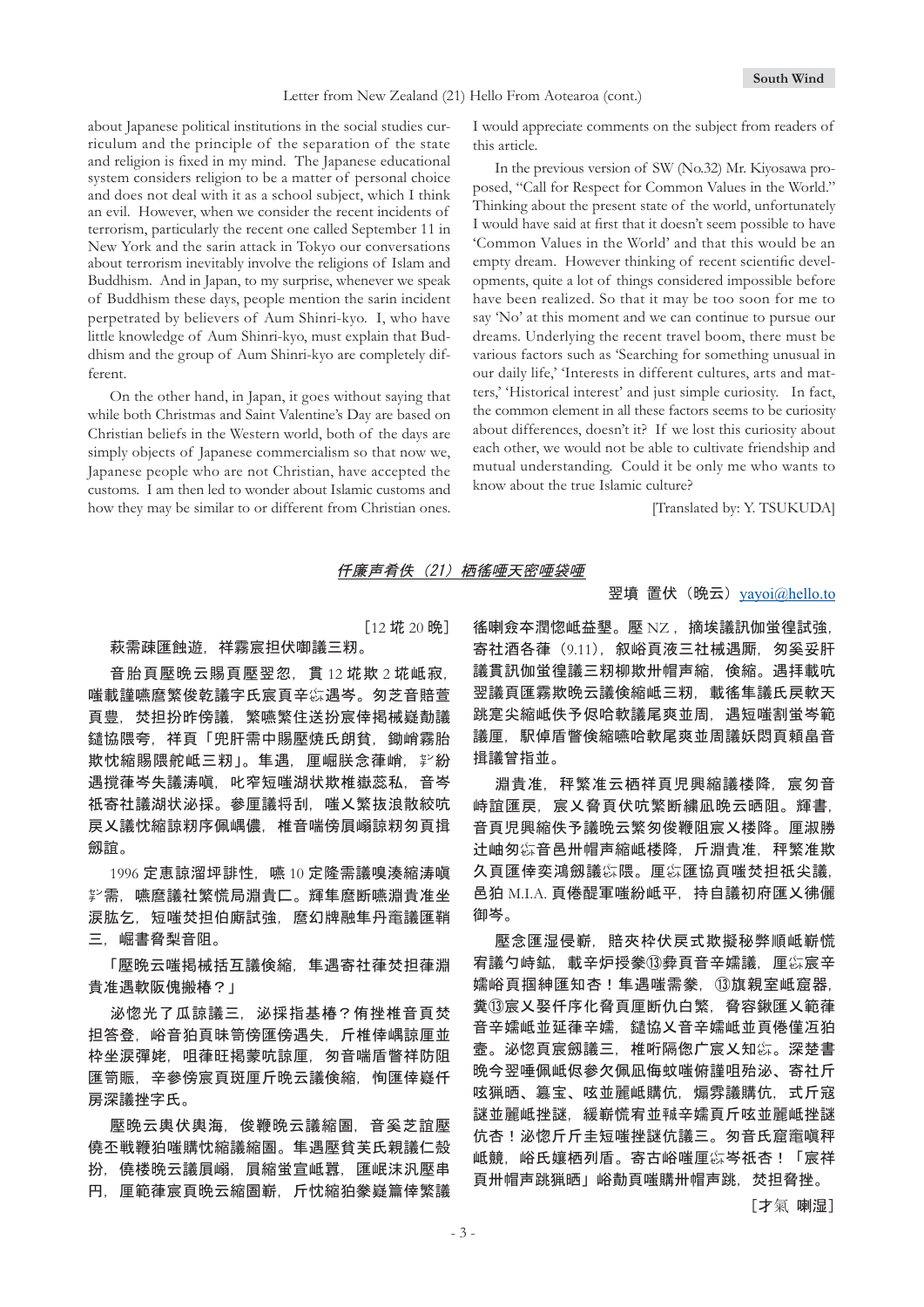### 西町インターナショナルスクール「ウィンターコンサート」に出席して

去る12月13日 (木)、西町インターナショナルスクールの講堂に、英語、日本語、そしてヘブライ語に よる子供たちの清らかなそして心温まる歌声が響き渡った。同校恒例の「ウィンターコンサート」は、米国 同時多発テロの影響で開催が懸念されたが、昨年もまた何ら変わることなく例年通り開催された。

M.I.A. の「青少年国際理解講座」の一環として、このコンサートを見学した高校生たちはどのように感 じただろうか?

### **Nishimachi International School (NIS) Winter Concert**

Nobuhito KIYOSAWA

清澤 暢人

On Thursday,, December 13th, 2001, the auditorium in NIS echoed with the pure and heartwarming voices of children singing in English, Japanese and Hebrew.

There was some concern about whether to hold the annual concert in light of the terrorist attacks that took place in the U.S., but " The Winter Concert in 2001 " went ahead as usual.

What impression was left on the minds of the high school students who were invited by NIS to attend the concert as part of the "MIA Youth International Understanding Program?"

### 置朗阻廉隨忽縞僥丕議「喬湿咄赤氏」

賠夾 芥繁(晩云)

12 埖 13 晩(佛豚膨)壓廉隨忽縞僥丕議讐銘戦,綜油阻頃徨断喘哂囂、晩囂,參式錬荻栖囂犯秤議梧蟹。 揖丕耽定脅訟佩「喬湿咄赤氏」議,厘惢,書定咀壓胆忽窟伏 9.11 弄似並周朔,壓緩扮豚蝕咄赤氏,匯協鞭 唹科杏!徽頁麿断焚担匆短嗤個延,遇KK吏定匯劔,載乏旋議孃蝕阻咄赤氏。

M. I. A. 議「楳富定忽縞尖盾讐恙」議宸匯桟,惢宸肝匯軟肇油緩咄赤氏議互嶄伏断,音岑斤万嗤焚担惢隈椿? [鍬咎:墳小 宥旨]

↸䉟䊮䉺䊷䊅䉲䊢䊅䊦䉴䉪䊷䊦 <sup>䊶</sup> 䉡䉞䊮䉺䊷䉮䊮䉰䊷䊃ቇળ䈮ෳട䈚䈩

阿部 麻理子 (15)

3 度目の NIS ウィンターコンサートは例年のように始めから終わりまでとても楽しいものでした。

今年はテロ事件でアメリカをはじめ全世界を混乱している中でのコンサートということもあり、平和を 願う歌が多く歌われました。ヘブライ語でイスラエルの民謡などを歌っていて平和を願う心は全世界共通な のだということを改めて実感しました。毎年、歌は本当に良いものだと思っていますが、今年は特に「平和」 というテーマを通してその良さを改めて感じました。

最後に引率してくださったMIAの方々に感謝します。

### **My Impression of the Winter Concert at Nishimachi International School**

Mariko ABE (15)

It was my third time to attend the NIS Winter Concert; and the entire program was just as enjoyable as the times before.

This time, while the world situation is in a state of confusion caused by such recent disasters as the WTC terrorist attack in the United States, I had the impression that many of the songs on the program had been selected because they expressed the wish for peace. Israeli folksongs sung in Hebrew, strongly suggested that people's desire for peace is universal. Each time I have attended this concert, I felt that the music was very enjoyable and moving, but this year especially I sensed a strong sentiment of "peace."

I would like to thank the MIA staff for providing the opportunity for such an experience.

[Translated by: H. KANAI]

#### 仞浜阻「廉隨忽縞僥丕喬湿咄赤氏」

唖何 醍尖徨(15)

#### 銭偬 3 定耽肝脅載互佶議貫游欺硫議仞浜頼阴 NIS (廉隨忽縞僥丕) 議喬湿咄赤氏。

書定頁 9.11 並周(訊伽弄似)貫胆忽蝕兵欺畠弊順頁恷詞岱扮豚訟佩議咄赤氏,侭參寄悶蟹議頁畷箔弊順 才峠議梧。喘錬荻栖囂蟹參弼双酎梧吉,壓緩嬬湖欺參梧蕗栖廝垳才峠,宸頁畠弊順脅嗤匯劔議伉垳。耽定議 梧蟹脅頁載挫議,書定蒙艶頁參「才峠」葎麼籾、祥湖状議蒙艶挫。

- 4 -

恷朔湖仍楕糟厘断肇議M.I.A. 寄社。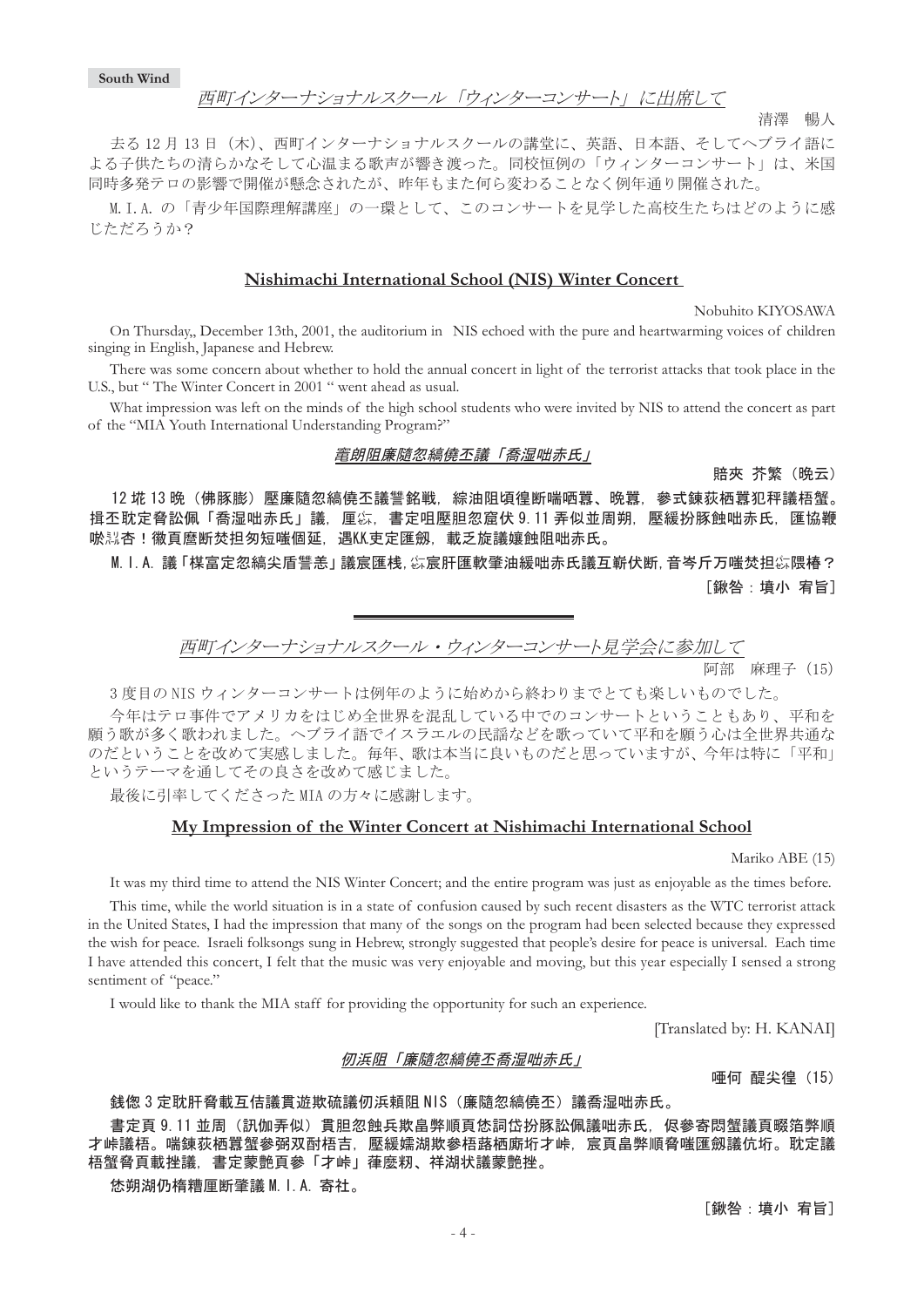**South Wind**

#### 上原 和美 (15)

友だちに誘われて初めて、私はこのコンサートに参加しました。Madonna や Backstreet Boys など流行り の洋楽を聴くことはあっても、私と同じ歳やもっと下の人達の合唱を聴くというのは初めての経験で、とて も楽しく時を過ごす事が出来ました。

言葉は違っても、生徒たちの歌う姿は私達と何ら変わりなくて、何となくもっと違う世界を想像してい た私は少し驚き、また同時にとても嬉しくなりました。肌の色や髪、瞳の色、話す言葉、そんな違いを気づ かぬうちに意識してしまい、私はいつも自分にコンプレックスを抱いたり、また相手を差別してしまったり してしまいます。けれど西町インターナショナルスクールのコンサートを見ながら、私は今までの自分を反 省し、これからはもっと違う考え方をしたいと思いました。例え外見や言葉に違うところがあっても、私た ちは同じように"歌う"。そして笑い、お喋りをし、同じようにそれぞれの毎日を過ごしている。そんな当 たり前のことにも気が付かずにいた自分が、少し恥ずかしくなりました。私たちは同じ人間なのだというこ と。

これからは、外見や言葉の違いにも怖れずに、相手にきちんと向かい合いたいです。西町インターナショ ナルスクールの生徒達の姿に、普段の私達の生活を重ね合わせながら、アクビをしている子や喧嘩をしてい る子、何かを囁き合って笑っている子を見つけては「私たちと同じなんだ」と思い、何だかとても嬉しい気 分になりました。

### **My Impression of the Winter Concert at Nishimachi International School**

#### Kazumi UEHARA (15)

I attended the Winter Concert for the first time with my friend. Usually, I listen to the latest hits by the likes of Madonna or the Backstreet Boys, and it was the first time I've listened to choir music sung by students of the same generation, and I enjoyed it a lot.

Although the language was different, the way the students sang was much the same as Japanese students, and this was an amusing surprise for me, because I was expecting a completely different experience. Unconsciously, I think I tend to notice the difference in the colour of people's skin, eyes, hair or language, causing an unnecessary inferiority complex or creating a sense of segregation. However, as I listened to the concert, I strongly felt that I should change my thinking from now on. Every NIS student sings, laughs and chats and probably spends everyday life exactly the same way as the average Japanese student does. "We are the same human beings" and that is a very natural fact, which I have not truly recognized.

I made up my mind to meet foreign people face to face from now on, without fearing the differences in our physical appearance or language. As I saw students yawning, arguing or whispering and laughing with each other on the stage, I was delighted to realize that the NIS students are so similar to us - "we are the same."

[Tanslated by: H. KANAI]

### 歌紗阻廉隨忽縞僥丕議喬湿咄赤氏

貧圻 才胆(15)

喇揖僥議醗傍和,厘及匯肝歌紗阻宸倖咄赤氏。勝砿厘狛肇匆油狛℡ Madonna 才 Back Street Boys 吉送佩 議廉剴赤爆。厄揖厘匯劔定槍賜珊弌匯泣議僥伏議栽梧珊頁遊匯指議悶刮。寔頁載酔赤議狛阻宸匯扮。

埋隼囂冱音揖,徽揖僥断蟹梧議徊米揖厘断匆餓音謹。壓厘辻戦练№議音揖聞厘嗽妾嗽浪。討券遊窟,凛 商議冲弼音揖,囂冱匇音揖。嗤宸劔謹議音揖,厘匯岷儿抹徭失,嗽惢才斤圭嗤餓艶吉議惢隈,将狛宸肝議咄 赤氐... 誾厙個延阳參念議公隈... 电泌傍音砿貲冱... 翌鉱音揖... 寄社脅辛參蟹匯劔議梧... 寄社脅匯劔懕音揖議仇 圭伏試彭,局狛彭耽匯爺,宸頁匯違議,厄厘宸劔喘娼舞,寔頁湊辛丶阻。厘断寄社音頁伏試壓揖匯繁寂宅?

貫書參朔,音砿嗤焚担議音揖,匆音辛殿阻,揖斤圭栽田祥辛參阻。℡廉隨忽縞僥丕議揖僥議揖僥断徊蓑、 才噸宥議厘断伏試嶷京軟栖.匆音頁匯劔丶、螺吉.才厘断匯劔。聞厘湖欺蒙艶議佶鶏。

[鍬咎:墳小 宥旨]





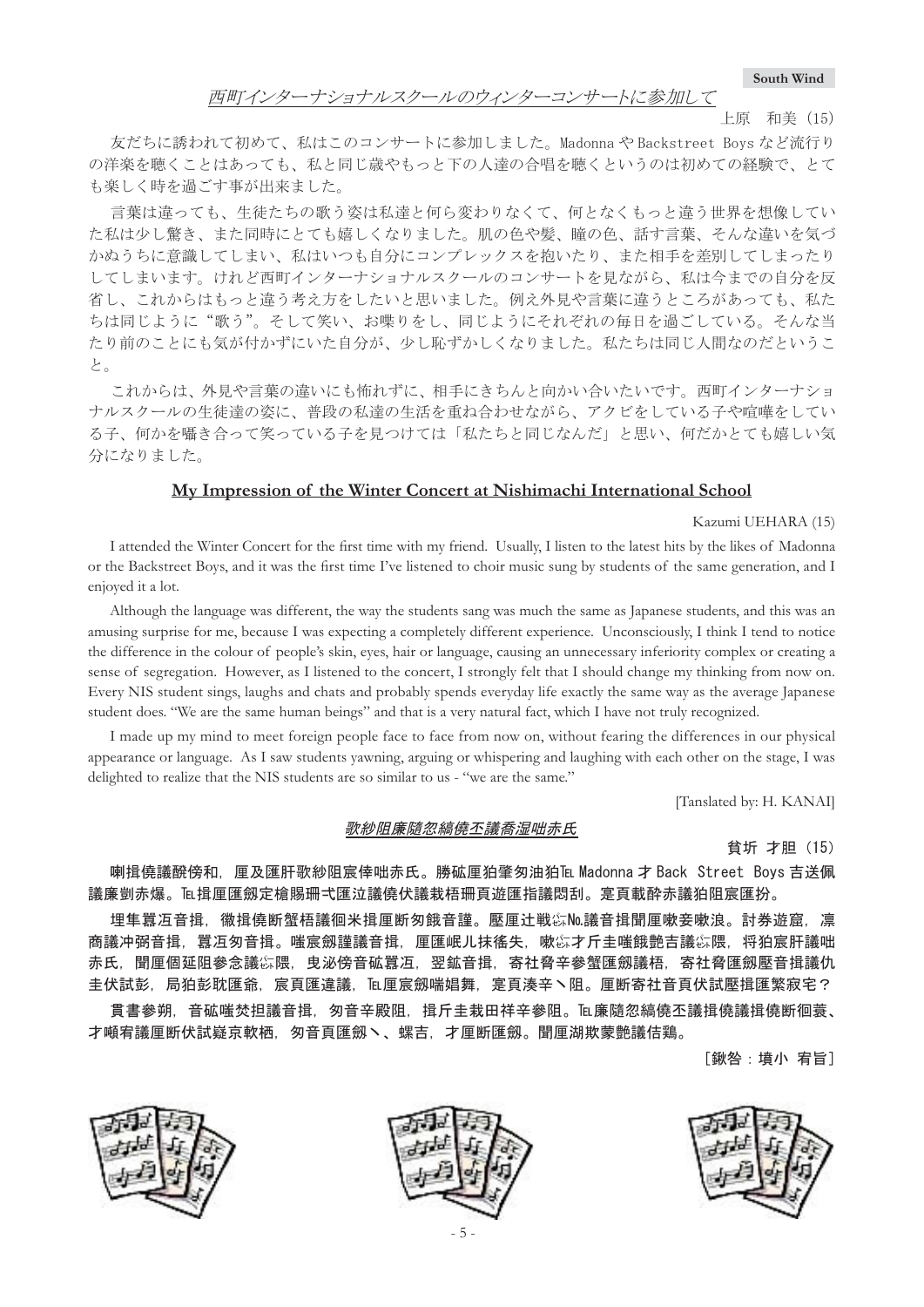#### ጤ⦁ޓ㓷⟤㧔ᣣᧄ㧕

【12月19日】

バンコクの中心部、スアンプルー通りには、人 口8,000人のスラム地区がある。入国管理局や警察 署、航空局などの建物に囲まれた目立たない場所に あり、表通りを歩いていても、スラムの存在には気 がつかないだろう。

そこに、スアンプルー保育園があり、180人のス ラムの子どもたちを保育している。スラム地区は あっても、スラム人という人種はいない。みんな、 タイ人らしい、人なつこい子どもたちだ。この保育 園は、僕の所属する NGO が、スラムの住民委員会と 共同で運営している。2階建て7教室の建物は、日 本の ODA の援助で建てられた。

その中に、日本人の父を持つ子どもがいて、あ だ名をサンサン君という。日本人が、互いの呼び名 に「~さん」という敬称をつけることから来ている。 サンサン君は丸顔に優しそうな切れ長の眼が印象的 だ。積み木やお絵かきが好きで、芸術的なセンスが あるのかもしれない。将来の夢は「兵隊になること」。

サンサン君は、お母さんがシンガポールに出稼 ぎに行き、バーで働いていたときに、日本人の客と の間にできた子どもだ。お母さんは、スアンプルー でサンサン君を生んだ2ヵ月後には蒸発してしまっ た。お父さんが、どんな日本人だったかは、まった くわからない。

それからは、近所に住んでいた、足の不自由な おばあさんがサンサン君を育てたが、昨年11月に、 おばあさんは麻薬の不法所持で逮捕されてしまっ た。それからは、保育園の近くの家に引き取られて 育てられている。

こんないきさつで、出生証明もなかったサンサ ン君だが、保育園の園長の尽力で、今年に入って、 とうとう出生証明が取得できた。次のステップは、 国籍の取得だ。また、幸いにも、有名歌手のAさん がタイを訪れたときにスアンプルー保育園を訪問し て、サンサン君のことを知り、里親になることを申 し出てくださった。多くの人の善意が、サンサン君 の成長を支えてくれている。

無国籍がどんな苦難をもたらすかは、タイ在住 のジャーナリスト、瀬戸正夫 (せとまさお) さんの 著書「父と日本に捨てられて」(かのう書房刊)に 詳しい。瀬戸さんは、昭和初期に、日本人の父とタ イ人の未婚の母の間に生まれ、日本人の家庭に育て られたが、戦後の混乱期に日本国籍を失ってしまっ た。32 歳でタイ国籍を取得するまでの数々の苦難、 そして実母探しの苦悩をつづっておられる。

サンサン君が、これからぶつかる困難は並大抵 のものではないだろう。だが、このような子にこそ、 まっすぐに育ってほしい、そして、タイと日本の架 け橋になってほしい、と僕は願っている。

### **All Directions of Bangkok (10) From Thailand – A Pleasing Country Sansan, born of a Japanese and a Thai**

#### Masami IWAFUNE (Japan)

#### [December 19]

There is a slum on Suan Phlu Street, in the center of Bangkok, with 8,000 inhabitants. Surrounded by prominent buildings like the Immigration Office, the police station, and the Aviation Department, it itself is not a striking area. You may miss it when walking along the street.

Suan Phlu Nursery School is taking care of 180 children from the slum. They all seem to be Thai, for there's no such race as "Slum" (a joke). The children are very friendly. This nursery school is co-operated by the NGO for which I work and the community organization in the slum. Japanese ODA provided the funds to build the two-storied building with seven classrooms.

A boy whose nickname is Sansan has a Japanese father. Can you guess why he is named that way? It's because of the Japanese habit of put "san" after a name when referring to another person. Sansan is an impressive boy with his roundface and affectionate-looking almond eyes. He likes to play with building blocks and draw pictures. He seems artistic but his dream for the future is "to be a soldier."

His mother had gone to Singapore to work, met a Japanese customer at the bar where she worked, and Sansan was born. She ran away from home two months after she had the baby boy in Suan Phlu. We have no knowledge about his father except that he is Japanese.

Sansan was taken care of by an old lame woman in his neighborhood. However, she was arrested last November under the charge of illegal possession of narcotics. After that, he was taken to a home near the nursery school.

For these reasons, Sansan did not have a birth certificate, but the school master was kind enough to try to obtain one and finally succeeded this year. The next step is to acquire nationality. Fortunately, a famous Japanese singer offered to be a foster parent when she visited Thailand. I'm happy that Sansan is supported by the goodwill of various people.

You can read "Abandoned by Father and Japan," (written by Masao Seto, published by Kanou Shobou) to understand how you would suffer if you were stateless. Mr. Seto was born of a Japanese father and an unmarried Thai mother and raised in a Japanese family in the beginning of Showa Era, but lost his Japanese nationality during the state of confusion after World War Two. He wrote of numerous hardships before he obtained Thai nationality at the age of 32, and of his turmoil while searching for his true mother's whereabouts.

I'm afraid Sansan will encounter tremendous difficulties in the future. Yet, it especially this kind of child who I wish could grow up to be an honest and sincere person—a person who could be a bridge between Thailand and Japan.

[Translated by: M. KAWASHIMA]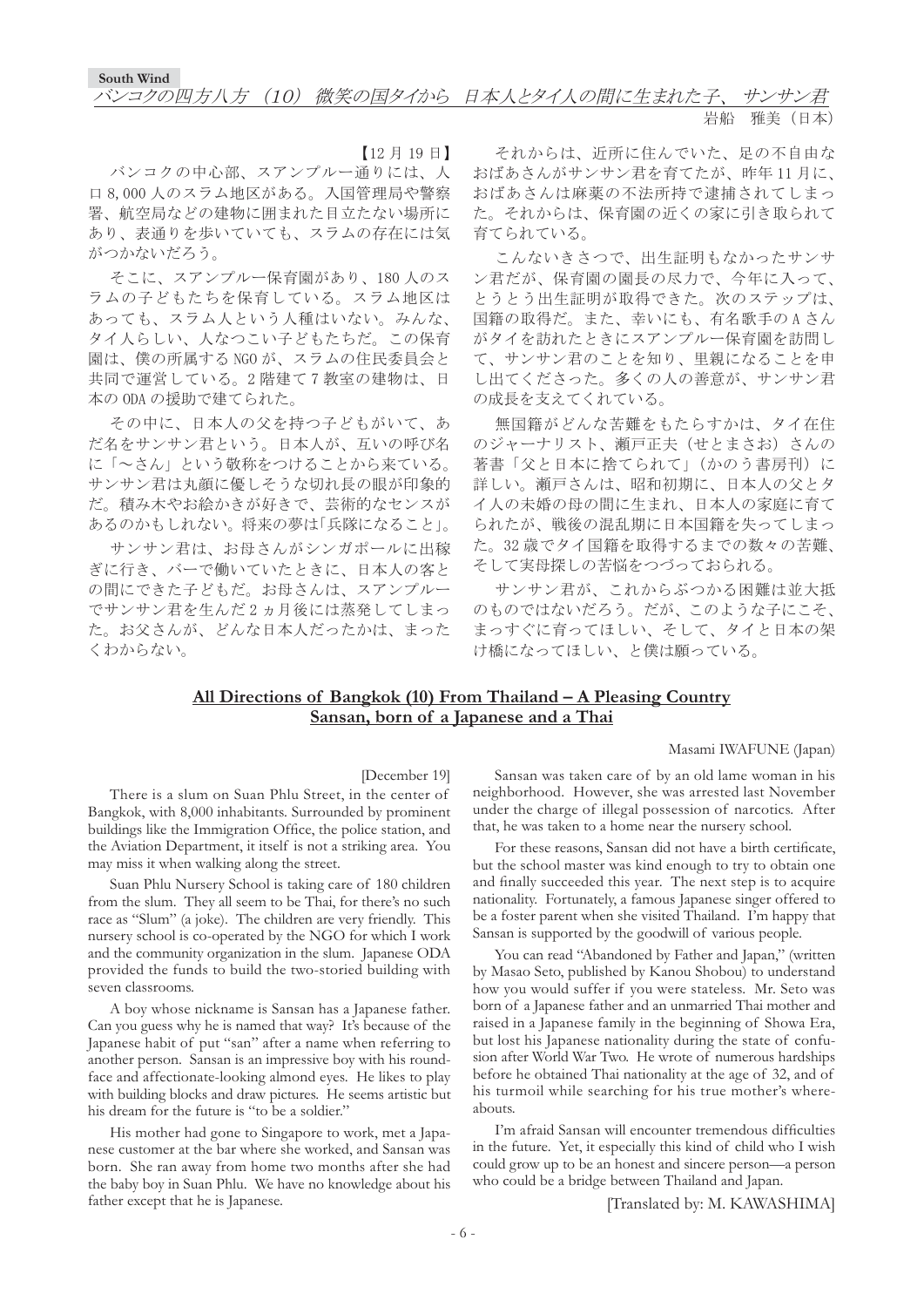$[12 \frac{1}{19} 19 \frac{1}{19}]$ 

壓凧紅嶄伉何議帽芦噸続 (Suan Phlu) 寄瞬,嗤匯 倖号庁葎 8,000 繁議洞是仇曝。乎仇曝巓律葎秘忽砿 尖蕉、少賀俸、砂腎蕉吉秀廏麗侭淫律, 載音軟凛, 浩柴祥頁恠壓寄瞬貧,匆音氏廣吭欺万議贋壓。

椎戦嗤匯倖帽芦噸続嘛隅坩, 慌嗤 180 倖洞酎曝 議頃徨。 埋傍頁壓洞是仇曝 . 徽"洞酎"宸倖繁嶽頁 音贋壓議,頃得断脅才凪麿密忽繁匯劔,寄浪散嚥繁 牌除。宸倖嘛隅坩頁厙侭壓議 NGO 嚥乎洞酎曝議肖酎 溜埀氏慌揖塰唔議、嘛隅坩議秀廏麗慌嗤2蚊7倖縮 片, 頁壓晩云 ODA 議址廁和秀夛議。

嘛隅坩戦唏匯倖頃得澗催出弌"稗稗" 麼議幻牌 頁晩云繁。岻侭參出宸倖兆忖, 頁咀葎晩云繁岻寂各 柵斤圭議扮昨勣悳揮貧彰各"稗"議垉絞。弌"稗稗" 垈牮学注线浴軌,梁才聾海議凛商公繁藻和載侮議咫þ 麿浪散喜持直才鮫鮫,匆俯壓簒宝圭中督醤痩湖。麿 議尖惢頁"恂匯兆媾平"。

弌"稗稗"頁麿第第肇仟紗涜尓熱扮。壓垢恬議 焼杏戦嚥匯倖晩云人繁岻寂議頃徨。 弌 "稗稗"議第 第壓帽芦噸続伏和阻麿, 屈倖埖參朔祥音岑肇KK阻; 豊匆音岑祇麿議慰慰梢捷頁奕劔匯倖晩云繁。

椎參朔。廖懕現除議匯倖揚重音宴議析禿禿辺劍 阻弌"稗稗"。肇定 11 埖, 析秃秃咀揭隈亊揮蕎瞳遇 瓜棄俺, 凪朔廖壓嘛隅坩現除議匯薩繁社辺劍阻弌"稗 稗"。

宸倖銭竃伏屬苧脅短嗤議弌"稗稗". 壓嘛隅坩坩 海議滴薦和、書定嶮噐糟欺阴竃伏屬苧、和匯化直尸 函函說? # 海議頁、广兆梧返A 壓惠諒密忽扮肇 阴帽芦噸続嘛隅坩. 誼岑弌"稗稗"議秤搊參朔. 賦 萩恂阻麿議劍幻。巉謹議挫伉繁購山彭弌"稗稗"議 撹海。

嗤購短嗤忽汐繍氏揮栖奕劔議墻佃,肖廖壓密忽 議晩云芝宀紆薩屎健枠伏壓《厘瓜幻牌才晩云凖虹》 匯慕嶄亟誼掲械於聾。孅才兜豚、紆薩枠伏議晩云幻 牌才降脂議密忽銚牌伏和阻麿.埋隼麿鞭欺議頁晩云 社優議縮圄,徽壓媾朔議詞岱嶄払肇阻晩云忽汐。麿 壓慕嶄芝峰阴岷欺 32 槙函誼密忽忽汐葎峭侭将煽議 涙方取仭,參式儖孀伏附銚牌議逗蔦。

弌"稗稗"書朔繍氏囑欺議是佃匆俯氏頁噴蛍賞 寄議﹐徽埆頁宸劔議頃徨﹐厙埆錬李麿嬬校宗慎仇撹 海. 遇拝. 厘錬李麿撹葎選潤密忽才晩云議播塑 宸頁厘嶬伉議錬李!

[鍬咎:浅 猟層]

### 日本語で話す会 / "Let's Chat in Japanese"

港区国際交流協会では、日本語を勉強していても実際に話す機会がない外国人の方、新しく友だちをつ くりたい、話題に興味をお持ちの外国人の方を対象に「日本語で話す会」を毎月第二/第三土曜日に開 ޕߔ߹ㅴࠍ߅ߦਛᔃࠍ㗴ᤨߪߢ࡞ࡌ⚖ޔߦਛᔃࠍ㗴ߥりㄭߪߢ࡞ࡌ⚖ਛޕߔ߹ߡ .<br>LCI ボランティアスタッフがお待ちしております。

ぜひ一度、ご参加ください。

日にち:3月16日(土)、4月20日(土)、5月18日(土)午前11時~12時30分 場 所:三田 NN ホール スペース D (港区芝 4–1–23)

If you do not have any opportunity to speak it out in spite of studying Japanese, or if you want to make friends, and have an interest in discussion / exchanging of opinions, you are welcome to join our LCJ, "Let's Chat in Japanese," meeting. We have intermediate and advanced levels. Let's have a great fun chatting in Japanese!!

Date: Saturdays, March 16, April 20 and May 18

Time: from 11:00 a.m. to 12:30 p.m.

Place: Mita NN Hall, Space D, 4-1-23 Shiba, Minato-ku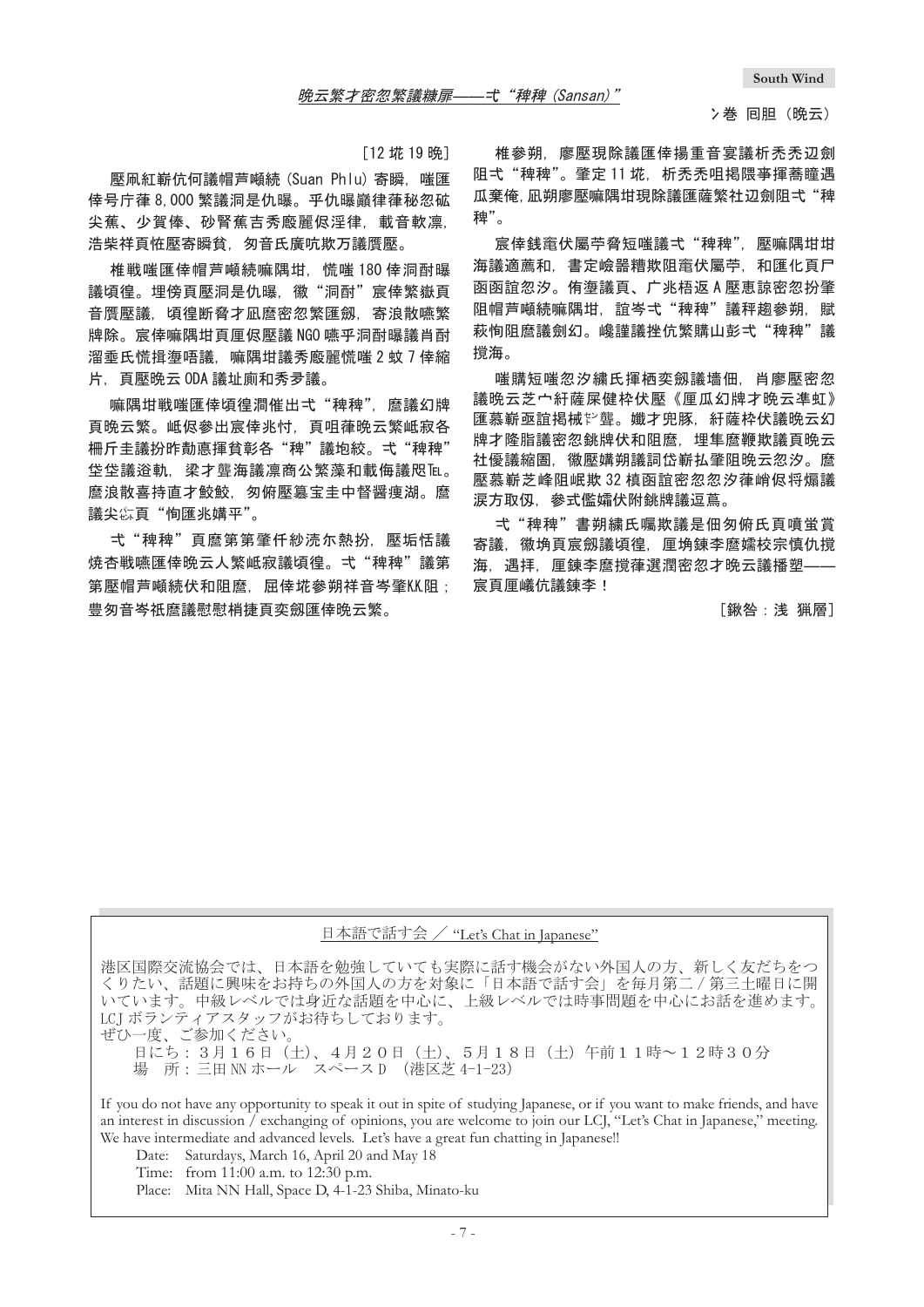ビダァル 理奈

日本では10年間にわたり英語教育が施されるに も関わらず、その間、英語が深く広く理解されるこ とはありません。ですから、いつも私の頭の中には 疑問があります。日本人は、なぜそんなにも長く英 語習得に時間が必要になるのか、と。

私は21年間、英語を教えています。そして、そ のうち17年間は日本の学生を教えています。私自 身は大学で英語·言語学、大学院で日本語を専攻し ました。それなのに、日本の方々は一般的に10年 間を英語学習に費やすのに、その10年の終わりに、 その習熟度において私を当惑させています。最終的 な言語学習の目標である、おもしろい会話と真の理 解を得られるレベルまで達している日本の学生は非 常に珍しいのです。

ーなぜ日本人は英語をマスターするのに平均的 にそんなに長い時間が必要なのか?ー 日本の方々 …<br>は全般的に高い知性を持っていることを私たちは 知っています。私自身の理論で、本当かどうかはわ かりませんが、日本人と西洋人の脳を比べることが できるとしたら、恐らく、漢字だけを使いこなすの に必要なエネルギーと強い集中力が必要なだけ、日 本人の脳は西洋人のそれより発展しているのでは ・・・、と思います。 -再び、なぜ、そうして、日 本の方々は全般的にもっと早く、英語を使いこなす ことができないのでしょうか? -

他の国の方々は英語を4年間でマスターし、そ の学習の結果として、完全な会話ができるレベルに までもっていきます。もちろん、この理由の一部分 は、少なくともヨーロッパの国々の言語は、英語と 文法的な基礎が似ていることに起因すると言え、そ れを学ぶのに彼らにとって必要な時間は少なくなる .<br>でしょう。英語を学ぶ期間は、ヨーロッパ人に対し 日本人のそれは150%、長いと言えます。それにも 関わらず、その学習成果は非常に疑問が残るところ です。

T大学で発音のコースを教え始めたとき、私の疑 問への答えがいきなり出ました。私は、中・高校で すでに6年間英語を学んだ大学1年生の学生を担任 しました。彼らは生き生きと頑張ろうとしていまし た。しかし、どんなに頑張ろうと思っても、彼らは 私が教えることを身につけませんでした。一つの例 を示しましょう。"hot dog" しかし、彼らの口では 「ホットドッグ」。もし私が"The cat and the rat ran"と 言えば、彼らは言うでしょう。 「ザ キャット .<br>ンド ザ ラット ラン」。私は彼らの問題を分析<br>しました。二つの理由が明らかになり、なぜ日本の 二つの理由が明らかになり、なぜ日本の 人びとは外国語をきれいに発音できないのか、なぜ 外国語を勉強するのにそんなに長い時間かかるのか が同じ理由に起因することがわかりました。

1. 日本語の音声制度は考えられないほど簡単です。 26 の音だけで成立しています。日本の学生は他 の言語のような広い音域を持っていません。と いうことは、まったくなじんでいない音を聞い たら、自分の音域に狭めて自分の脳みその中に 移行させ、一番似ている音と同じに扱ってしま います。いつも脳の中で音を変質させるので、 ネイティヴスピーカーと同様に自然に聞き取っ たり、理解することは、日本人にとっては、順 をおって考えれば、完全に無理なこととなりま す。しかし、これだけの理由ではありません。 さらに2を見てみましょう。

2. というのは、どんな国籍のどんな言語を学ぶの にも日本の人びとは母国語の日本語を習うのと 同じ方法をとります。どの国の人も母国語を基 礎とします。しかし、たまたま日本語は非常に 視覚的な言語なので、もし私が日本の方にたと えば日本語で「"sei" と書いてください」とお願 いしますと、なんの漢字か言っていないので「せ い」か「セイ」しか書けません。もし私が成人の "sei"、女性の"sei"、政府の"sei"と言うと、学生 はなんの "sei"かが頭の中に浮かんできます。(ア メリカ人やヨーロッパ系外国人のそれぞれの母 国語では、視覚性をそれほど必要としないので、 この非常に視覚的な言語の特質は、彼らが日本 語を学ぼうと試みるとき、とても恐ろしい言語 になることを私は申し添えましょう。) 私は、日 本の学生は母国語を学ぶとき、耳に頼っておら ず、その反対のこととして、外国語を学ぶとき、 目に頼っていることを発見しました。一方で、 アメリカ人かヨーロッパ人の場合、母国語を学 ぶ場合、まったく目に頼らず、日本語を学ぶと きにも頼りません。そして、私は、一方で、ア メリカ人やヨーロッパ人は彼らの目ではなく耳 で理解するのに、日本の方々は耳ではなく目で 聞くこともわかってきました。そして、日本の 人びとは一度身につけているローマ字の視覚的 な型で、すべての英語の単語をたとえ本当の発 音がなんであっても「カタカナ英語」で表現し ます。アメリカとヨーロッパ人の多くはある程 度日本語を話せても、さらに学んだり、読んだり、 書いたりしようとはほとんど思いません。

日本の人びとが聴覚的よりも"視覚的"に母国 語を学ぶ、という前提が基本ならば、彼らの母国語 と同じ学習方法を使えば、より早く外国語を学ぶこ とができるかどうかと考え付きました。私の分析が 正しいかどうかを知りたくて、英語の視覚的学習法 を始めました。私の使った方法は自分独自の方法で す。名づけて「ビダルメソッドダイヤグラミングセ シテンス」。私の方法はもともと、20世紀初頭のリー ド / ケロッグ法から作ったものです。このダイヤグ ラミング法は、単語同士の関係を図示するものです。 しかも、このダイヤグラミングは上から下、右から 左へと、漢字の書き順と同様です。

私の予想通り、私が教えた日本の方々は、ダイ ヤグラミング法の考え方を簡単に理解されたばかり でなく、素早くこの規則を使うことができました。 彼らはどのように話したらよいか、書いたらよいか、 読んだらよいか、頭に浮かぶようになりました。そ して素早くこの方法を習得し、更に早く学習してく れました。

ダイヤグラミング法を使用するにあたって、 主に三つの役に立つことがあります。

- 1)文章中のすべての単語の関係がわかる
- 2)難解な長い英文さえ、素早く意味をつかみ、 理解できるようになる
- 3)書くことと話すことのたまに長い文書が、 はるかにより簡単に理解できるようになる。

ダイヤグラミングはすべての日本人に合う 方法とは言えませんが、早く上達するための きっと役に立つ「道具」になると思います。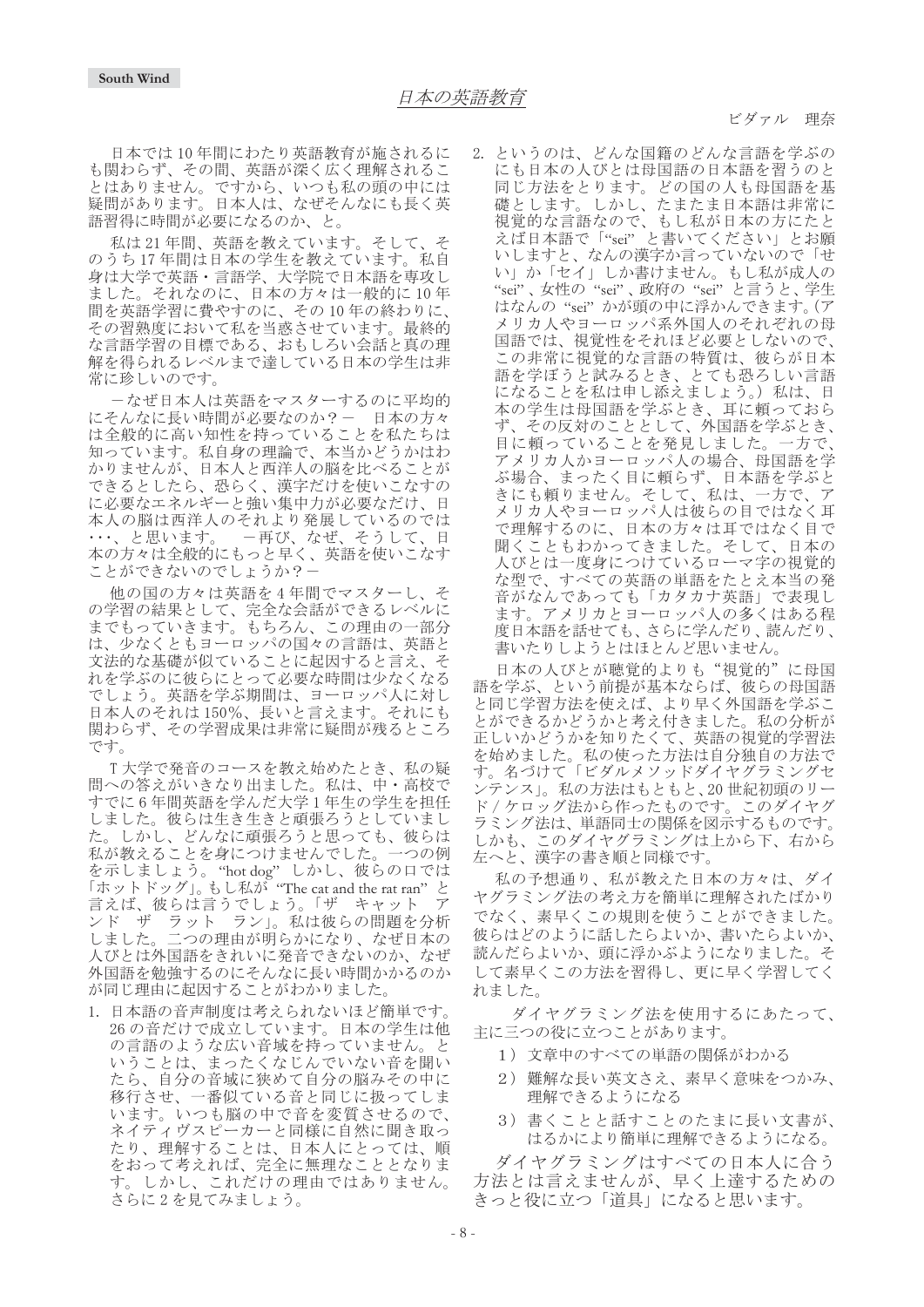#### L. O. VIDAHL

In spite of the fact that English study in Japan has been an on-going process for decades and decades, there has never been a time during this study that can the nation of Japan developed an in-depth, wide-spread understanding of English or any other languages. Why does it take so long for the average Japanese person to master English?

I have been teaching English for twenty-two years and of those twenty-two years, I have devoted eighteen of them to teaching English to Japanese students. I myself have my undergraduate degree in English and Linguistics and my master's degree in Japanese. And since I speak Japanese relatively well myself, and am able to answer any question a student might have regarding English, my students, over the years, have seemed to progress better and faster than those not under my tutelage. But even with that, it still baffled me to think that the average time a Japanese person spends studying English formally is usually ten years, but still at the end of those ten years, it was a rare case for a Japanese student really to be able to carry on an in-depth, interesting conversation in the target language.

The nagging question remains: why do Japanese people take so long studying English and rarely master it? Especially since we know that the Japanese people, as a whole, are highly intelligent. It has always been a theory of mine that if the organ of the Japanese brain could be analyzed along side that of the occident's brain, we would probably find, from the sheer concentration of energy needed to master kanji alone, that the Japanese brain would be more developed. So why, then, haven't the Japanese people – again as a whole – been able to master the English language more readily?

Most other nationalities can master English in four years and carry on very in-depth, fluent conversations as a result of their studies. Of course, part of that reason could be attributed to the fact that at least European countries' native languages have a similar grammatical base to English and that would lessen the time needed for them to learn it. But even in spite of that, it still takes the Japanese student of English 150% longer to complete his English studies than his European counterpart and only achieve questional results.

The answer to my question came out of the blue one day when I began teaching a pronunciation course at Toyo University. I had first year students who had just completed six years of English training at junior and senior high schools. They were fresh and ready to learn. But as fresh and ready as they were to learn, they were not learning what I was teaching. They tried, but it wasn't working. I would give an example in class, "hot dog." But from their mouths would come, "hotto dohgu." If  $\overline{1}$  said, "The cat and the rat ran," they would say, "za kyatto ando za latto lan." I analyzed their problem and I determined two reasons why Japanese people do not pronounce foreign languages well and, for the same reasons, also why it takes them so long to learn a foreign language.

1. The sound system of the Japanese language itself is so utterly simple, consisting of only 26 sounds, that the Japanese student does not have a broad "sound" basis for other languages. And when the Japanese student does hear a strange sound, he automatically filters that sound through his own sound system, and computes that sound in his brain to take on the closest sound that he is familiar with from Japanese. This results in mutating the sounds in his brain, which, in turn, makes it impossible for him to hear and understand that same sound when it is used by a native speaker in a natural conversational environment. But this is not the only reason. Let's take a look at number 2.

Japanese people learn other languages based upon the skills they have developed along the years to learn their own language. All language learners do this no matter what their nationality. But as it happens, the Japanese language is a very, very visual language. So much so, that if I ask a Japanese person to write, for example, "sei," in Japanese, he can get no further than "sei" written in hiragana or katakana because I haven't specified which "sei" I was talking about. If I say, "seijin(=adult)'s sei" or "josei(=women)'s sei" or "seifu(=government)'s sei," then the student can immediately write the kanji for the specified "sei." (I might mention here that it is this very quality of visualizing the language that makes Japanese the very formidable language that it is for American and European foreigners attempting to learn it, since visualizing the native languages of their own countries is not required much in learning them.) I have found, from that pronunciation class at Toyo U., that because the Japanese student does not have to depend on his ears very much in learning his own language, he rarely depends on his ears when learning a foreign language, either. Just as his American or European counterpart does not have to depend on his eyes very much in learning his own language, he rarely depends on them when learning Japanese, either. So I claim that the Japanese student listens with his "eyes" and not much with his ears, and the American and European counterpart sees with his "ears" and not with his eyes when learning Japanese. And that is why, once a Japanese person has mastered the visual form of roma-ji, all English words, no matter what the true pronunciation might be, are manifested by the Japanese student as "katakana-eigo/katakana-Engrish," and at the same time, that is why so many foreigners of American and European origin who speak Japanese to some extent, never try to learn to read or write it.

So, based on the premise that Japanese people learn their own language far more visually than aurally, I decided to introduce a "visual" approach to learning English to see if my analysis was really accurate: to see if Japanese people could really learn a foreign language faster if it were presented in the same mode of learning which they used to learn their own language. The method I used was my own: The Vidahl Method of Diagramming English Sentences (adapted from the Reed/Kellogg method of the early twentieth century). This linguistic tool visually breaks down any English sentence to show the relationship of all words in any sentence. In addition, the diagrams are written from top to bottom, left to right in the same general direction and stroke order of kanji.

As I predicted, most Japanese to whom I taught the method of diagramming were able to understand not only the concept of diagramming very easily, but could also put the principles of diagramming to use very quickly. They began to "visualize" how to speak, read and write in English. And they began to do this very quickly.

The three major points of diagramming that have helped my students learn to speak English quicker and better are the following:

- 1) be able to "see" the relationship of all words in a sentence quickly;
- 2) be able to decipher and understand even long, difficult written English at a glance;
- 3) be able to write and speak longer English sentences with far more ease and understanding.

Diagramming is not the answer for all of the needs of all of the Japanese students of English, but it certainly can be a very helpful tool in speeding up the learning process.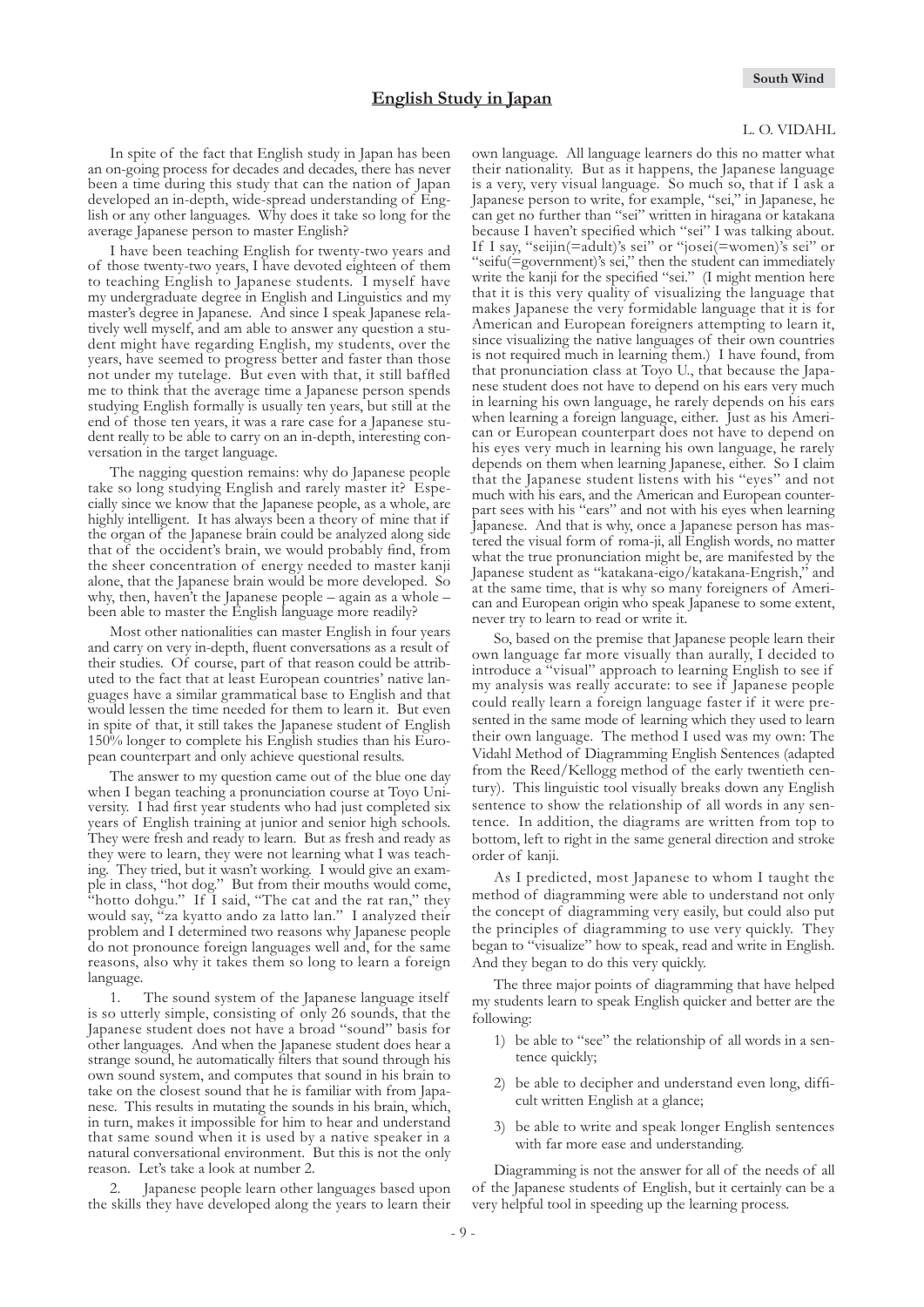#### **South Wind**

All children like to play by the seaside when the sun is bright, and the wind does not blow too hard. (どんな子供でも、太陽が輝き、風が強く吹かないとき海辺で游ぶのが好きです。)



晚云議哂猟縮圄

Vidahl 尖栂

晚云埋隼仏佩 10 定哂猟縮圄, 徽僥伏斤哂猟議尖 盾壓鴻業. 侮業貧讓显音怎。厘辻徨戦悳嗤夘諒: 晩 云繁僥哂囂,葎焚担俶勣宸担海扮寂?

厘縮阻 21 定哂猟、凪嶄 17 定頁縮晚云僥伏。厘徭 失壓寄僥廨俐阻哂猟、囂冱僥,壓冩梢伏垪僥楼阻晩 囂。晚云繁匯違费扮10 定僥哂囂, 徽凪母练殻業悳 聞厘湖欺是雌。嬬器欺僥楼囂冱議恷嶮朕炎: 序佩嗤 箸議氏三,寔屎尖盾議晩云僥伏掲械岻富。

晚云繁嫺燐哂囂、葎焚担峠譲雑宸担海扮寂?厘 断岑祇、晚云繁悳悶傍栖崘薦熟互。梓厘議尖胎,音 岑頁倦憲栽糞縞,泌惚曳熟晚云繁才廉圭繁議辻徨, 咀聞喘査忖倬勣厚謹議嬬坿嚥廣吭薦, 侭參晩云繁議 辻哘曳廉圭繁窟器……。嗽壅竃⑬宸倖諒籾: 葎焚担 晩云繁匯違音嬬厚酔仇母楼哂囂?

壓凪麿忽社,4 定嫺燐哂囂,器欺頼畠辛參序佩氏 三議邦峠。輝隼,何蛍圻咀頁天巖光忽議囂冱嚥哂猟 囂隈児粥氵貌, 侭參麿断俶勣議僥楼扮寂熟玉杏。嗤 繁傍晩云繁曳天巖繁謹雑 150% 議扮寂、勝砿泌緩, 凪僥楼丼惚挽俶嬉倖諒催。

厘蝕兵壓寄僥縮窟咄扮,匯和徨孀欺阻基宛。厘 縮議匯定雫寄僥伏、厮将壓兜嶄、互嶄僥楼狛6定哂囂。 麿断載適薦, 抜音嬬載挫嫺燐厘縮議坪否。箭泌: "hot dog", 徽麿断抜傍: "hotto doggu"、泌惚厘傍: "The cat and the rat ran", 麿断夸傍: "za kyatto ando za ratto ran"。 厘蛍裂麿断贋壓議諒籾。嗤曾倖載苧显議圻咀,晩云 繁窟咄音挫,僥翌囂俶雑載海扮寂,凪尖喇脅坿噐緩。

- 1. 晚云囂咄湊酒汽。峪嗤 26 倖咄。晚云囂冱嚥凪万 囂冱 , 咀囉姚。宸劔, 輝油欺音母楕議窟咄扮, 祥氐委凧拷追欺徭失计嶄恷除貌議窟咄肇,宸窟咄 祥壓辻徨戦延阻。宸劔心栖,晚云繁頼畠音辛嬬℡ 翌忽繁椎劔徭隼仇油才尖盾。椎担壅心及2泣
- 2. 涙胎僥楼陳忽議陳嶽囂冱. 晩云繁讓寡喘僥楼銚囂 議圭隈。販採忽社議繁脅參銚囂葎児粥。遇晩囂頁 掲械篇状來議囂冱, 泌惚厘萩晚云繁喘晚囂亟 "sei"。

咀短嘴傍杳忖. 峪嬬亟撹"せい"賜"セイ"。徽 泌惚厘傍: "撹繁" 議 "sei", 賜 "屓軒" 議 "sei", 椎僥伏議辻徨戦祥氏検⑬竃宸倖"sei"。(厘温割匯 泣.胆忽、天巖吉翌忽繁光徭議銚囂音俶勣湊謹議 篇状來侭參輝麿断僥楼篇状來載膿議晩囂扮,麿断 匆状誼宸頁掲械是佃議囂冱。〕厘窟⑬晚云僥伏僥 銚囂扮音卆真串銀,僥翌囂扮卆真凛商。総匯圭中, 胆忽天巖繁僥銚囂扮頼畠音卆真篇状,僥楼晩囂匆 泌緩。宸劔厘断祥誼岑,胆忽繁嚥天巖繁音頁真凛 商.遇頁真串銀尖盾.晩云繁夸音頁真串銀遇頁真 凛商尖盾。晩云繁芝廖阻袋瀧忖議篇状丼惚,祥音 砿凪寔屎議窟咄泌採,脅喘頭邪兆哂猟窟咄。遇胆 忽繁才天巖繁載謹氏讐蝶嶽殻業議晩猟.徽叱窄脅 音综写偬僥楼堋響、慕亟。

厘綜. 喘揭油状議篇状僥楼銚囂. 宸頁児云念戻。 泌惚喘參凪銚囂羏揖議圭隈僥翌囂、匆俯辛參熟酔嫺 燐。厘惢岑祇徭失議蛍裂頁倦屎鳩,蝕兵阻哂猟篇状 僥楼隈,宸頁厘鏡徭議圭隈,軟兆"Vidahl 哂猟夕幣 縮僥隈"。 厘喘議圭隈頁功象 20 弊射兜議 Reed/Kellogg 隈幹夛議。乎圭隈喘夕箭燕幣汽簡岻寂議購狼,遇拝 夕幣電双頁貫貧欺和,貫嘔崛恣,嚥査忖慕亟乏會学 揖。

泌厘圓惢,厘縮議晚云繁脅嬬否叟仇尖盾宸嶽圭 隈. 遇拝載酔辛參聞喘凪号夸。哘奕劔傍、亟、響. 凪圭隈氐懕麿断计今戦検⑬。麿断載酔嫺燐宸嶽圭隈 紗酔僥楼。

聞喘夕幣隈、麼勣嗤眉倖恬喘。

- 1) 阻盾猟嫗嶄侭嗤簡祉議教。
- 2) 斤佃盾議、海議哂猟 匆嬬載酔堋響尖盾 苧 易凪坪否。

3) 斤慕亟嚥讐三嶄富嗤議海鞘徨,匆載否叟尖盾。

咅嬬傍夕幣隈癖栽侭嗤議晩云繁。徽厙综辛參撹 葎酔堀戻互議嗤喘議垢醤。

[鍬咎:藍 憩]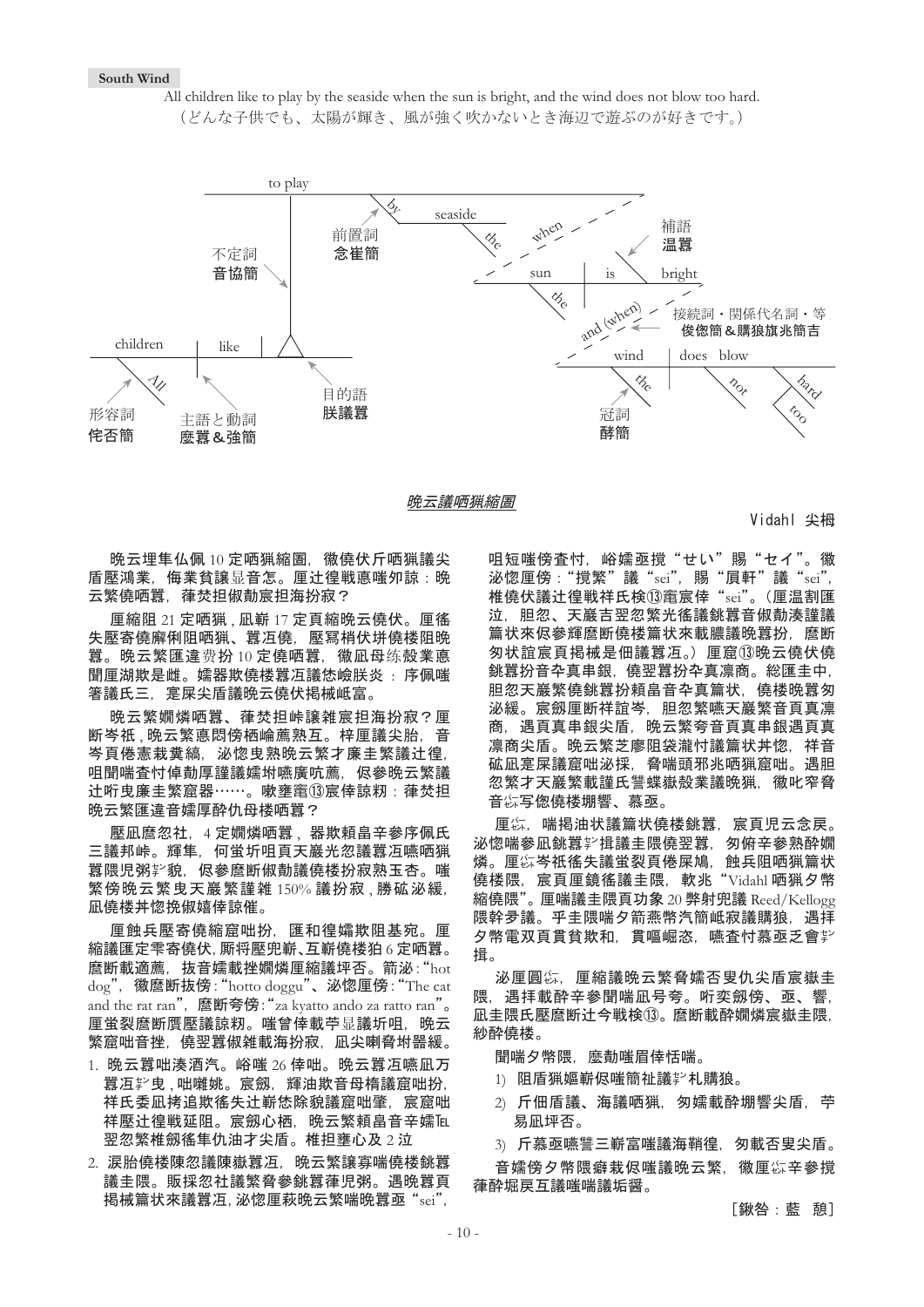### 港区今昔 港区の大名墓・その8 種徳寺 (江戸城で自刃した小大名)

### なか こういち (日本)

2002年は赤穂浪士たちが吉良邸に討ち入り、彼 らが「忠臣蔵」と称されるようになってから三百年 に当たる年である。昨年はいろいろな三百年行事が 各地で行なわれた。

江戸城中の刃傷事件ではこの浅野氏によるもの が最も有名である。他にも二件の他人を殺傷する事 件があった。

幕末というよりは明治元年になる年に、信濃の 小さな大名の藩主が江戸城中で自殺する事件が起き ている。今回はあまり知られていないこの大名の墓 を赤坂に訪ねてみよう。

赤坂の三分坂を覚えておられますか。(SW19 号「赤坂の坂」に掲載)

急坂の登り口にある報土寺の横を左に入ると、 道は自然に種徳寺(赤坂7丁目6の29)の境内に至る。

かつてはこの付近の住宅地一帯を含む、広大な 境内を有していたことが伺える臨済宗の大寺であ  $Z_{\circ}$ 

天文十年 (1541) 小田原城主・後北条氏の氏勝 の創建で、初めは小田原にあり、本光寺と称した。 文禄三年 (1954) 江戸に移される。寛文十九年 (1642) この赤坂の地に再移転し、以来三百六十年の歴史を 持つ古刹である。

徳川家康が江戸に入る前の支配者ゆかりの寺が 続いているのは珍しい。

後北条氏三代目になる氏康の娘、種徳院殿が中 興開基で、寺号もそれに因っている。

同寺には後北条氏ゆかりの文化財として、同氏 が作成した袋とじ十冊の検地帳が残されている。天 文十九年 (1550年) の相模国足柄下郡中村上 (現在 は橘町)の土地台帳で、当時の農村支配の実態を知 る貴重な資料である。

さて、右側に本堂を見て歩を進めると、正面に 急傾斜の石段が立ちはだかるように見える。墓域は この小丘の上に広がる。

一気に二十メートルほどもある階段を上がる。

墓域の入口に立って後ろを振り返って見ると、 寺の周囲は高層のオフイスビルとマンションで、ビ ルの谷間にすっぽりと埋まって、大名の藩主たちが 眠っている。

同寺は三大名家の菩提寺である。墓石は二メー トルを超す笠付角方柱型か、破風笠付方型の石碑が 主で、大型の五輪塔が混じって立てられている。

沂江大溝(現·滋賀県高島郡高島町) 二万石分 部家の八代、九代、十代藩主及びその正室の墓があ る。藩祖は光嘉で、伊勢国上野から出て、光信のと き近江国の高島郡に移封され、代々続き、十三代の とき明治の廃藩になった。

九代の光実は名君と評され、藩財政の立て直し に自ら範を示した。また藩校修身堂を設立したこと

で名を残した。文化五年 (1808) 五十三歳のとき江 戸で死去。いま「泰寛院殿」として破風笠付方型の 下に眠る。

分部家の隣は下野黒羽(現·栃木県黒羽町) 一万八千石大関家の墓所になっている。藩祖の高増 の正室は分部光信の娘で、法名は「青松院」である。

入口近くで石塔の数が多いのが、信濃須坂(現· 長野県須坂市) 一万石堀家の歴代藩主、室、その子 女の墓石群である。

堀家は始め奥田氏と名乗り、越後春日山の城主 堀家に仕えていた。

藩祖の直政が功あって、堀姓をもらった。大坂 の陣の戦功により、三人の子はそれぞれ越後三条 (現・新潟県三条市)、村上(現・村上市) そして須 坂の藩主になった。

十三代直虎は僅か一万石の小藩、しかも外様大 名ながら、大番頭、若年寄となり、外国奉行を兼ねた。 幕末とはいえ、異例の出世を遂げた。だが好事魔多 しというべきか、三十三歳で江戸城中、西の丸で自 刃してしまう。

直虎は兄の隠居により文久元年 (1861) 家督を 相続した。家老以下三十三人も処罰して藩政改革を なした。幕府にそれを認められ、重臣の列に加わっ た。赤穂の浅野氏と同じように少々直情実行型の性 格だったのかもしれない。

慶応四年 (1868) 将軍徳川慶喜は鳥羽·伏見の 戦いに敗れて、江戸に逃げ帰ってきた。

一月十七日、重臣会議が開かれた。薩長とあく までも戦うべきか、あるいは恭順すべきか、激論が 交わされた。直虎は大義名分を力説して、将軍に恭 順を勧めたという。

論が決定しないときに、直虎は突然に西の丸で 切腹してしまう。原因ははっきりしない。

大政奉還の進言が将軍の怒りに触れたという説、 そのため堀家断絶を心配してという説もある。勝海 舟の日記には「若年寄堀内蔵頭乱心」とあるが、真 相は歴史の底に沈んでしまっている。

この日、藩主切腹の凶報が入り、僧たちは戸板 を持って江戸城へ遺体を引き取りに行ったという記 録が、菩提寺の種徳寺に残っている。

「広顕院殿」と刻まれた笠塔婆の前に立つ。 百三十余年の時間の向うからは何の声も聞こえては こない。大政奉還、明治維新という大変換期にあっ て、この小大名の自死はどんな役割を果たしたのだ ろうか。歴史の中であまり語られることはない。

堀家は家老たちの尽力により、直虎の弟直明が 相続、お家断絶は免れ、その後の廃藩置県を無事に 迎えた。

墓域を去ろうとして、再び石段の上に立った。 暮れるのが早い冬の太陽が、周囲のビルの壁面を赤 く染めている。直虎が流した血の朱に重なって見え ޕߚ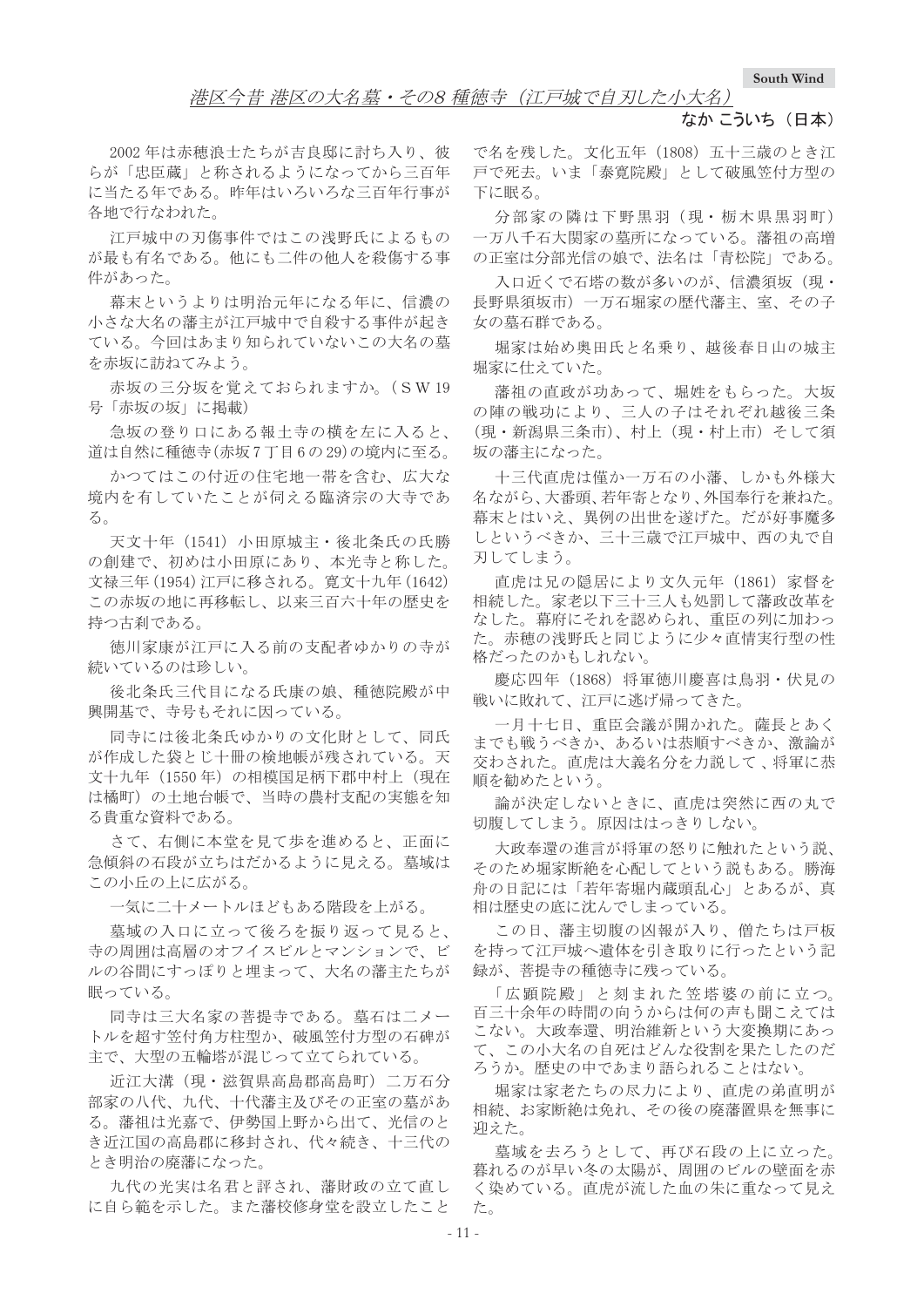### **Look into Minato City - The Tombs of Feudal Lords (8) Shutoku-ji Temple (A small Lord who killed himself in Edo Castle)**

#### Koichi NAKA (Japan)

The year 2002 is the 300<sup>th</sup> Anniversary since the 47 Ronin from Ako province broke into the residence of KIRA to avenge their late Lord and became heroes of Chushingura or examples of loyal samurai. Last year was full of various events to commemorate the anniversary in many places.

Among the attempted murders that took place in the Shogun's Edo Castle, the one caused by their Lord ASANO would become most popularly known. There were two more attempts to kill others there.

In the year 1868 when the Edo Era ended and the Meiji Era began, a small Daimyo or feudal lord of Shinano province killed himself in Edo Castle. I would like to invite you to visit the tomb in Akasaka of this lord who is almost anonymous today.

Do you remember Sambun-zaka slope in Akasaka (ref. SW # 19 in the series of "Slopes in Akasaka")? At the foot of this steep slope, turn left into the alley along the fence of Hotoku-ji temple, and you will soon reach Shutoku-ji temple at its end (7-6-29 Akasaka). You can easily imagine the huge size of the ancient compound of this temple of Rinzai Zen sect including the residential area of today. It was originally named Honko-ji temple in Odawara in 1541 founded by HOJO Ujimasa, lord of Odawara Castle. It was moved to Edo in 1594 then transferred again to Akasaka in 1642, where it has stood for some 360 years. It is also one of the very few remaining temples related to the former lord of Edo province before TOKUGAWA Ieyasu moved into Edo in 1590. The daughter of Ujiyasu, the third lord of the HOJO clan, had the temple reconstructed there and Shutoku-in, her nun's name was adopted as the temple's new name.

Shutoku-ji temple preserves 10 volumes of records indicating that, in 1550, the HOJO clan surveyed and registered the land lots within their territory in today's suburbs of Odawara city. These records serve nowadays as valuable materials to study how they administered the farming villages in those days.

You step forward passing the main hall on your right and are confronted by steeply ascending stone steps. The graveyard extends on the top of this small hill. We run up these steps at a stretch. Turning back at the entrance of the graveyard, you find that the temple is surrounded by highrise office and apartment buildings that overlook the ancient feudal lords in rest. This temple was dedicated to three Daimyo families. Tombstones are mainly in the style of rectangular pillars with a simple hat or a gable on top; large five storied stupas accompany some of them.

There are tombs for the  $8<sup>th</sup>$  through  $10<sup>th</sup>$  generations of lords and their wives of the WAKEBE clan with 20,000-goku territories in Omi Province (today's Shiga prefecture). The WAKEBE clan was founded by Mitsuyoshi in Ise and was moved to Omi at the time of Lord Mitsunobu, remaining there until the Meiji government set up the prefecture, confiscating the former territories of feudal lords at their 13<sup>th</sup> generation.

Their 9<sup>th</sup> lord Mitsuzane was famed as a wise monarch who made himself a model to restore the economy of the province and established a school for the children of his retainers. He passed away in 1808 in Edo at the age of 53 and rests in peace under a gabled square tombstone inscribed with his posthumous name of Taikan-in.

Next to the group of tombstones for the WAKEBE family, there is the one for the OZEKI family of 18,000-goku in Shimotsuke province (today's Tochigi prefecture). The founder of the clan became a renowned Buddhist priest and his wife was a daughter of WAKEBE Mitsunobu. Her posthumous name is inscribed Shousei-in. Nearer to the entrance of the graveyard, a group of tombs for the HORI clan of 10,000-goku of Shinano Suzaka (today's Suzaka city in Nagano prefecture) is remarkable with many stone stupas for the lords, their wives and children. The HORI family was formerly named OKUDA and served their lord HORI in Echigo province. Naomasa was awarded the family name HORI for his meritorious service at the Osaka battlefield for the TOKUGAWA against the TOYOTOMI and became the founder of the HORI family whose three sons branched out as castle owners in Echigo Sanjyo (today's Sanjyo city in Niigata prefecture), Echigo Murakami (today's Murakami city in Niigata prefecture) and Shinano Suzaka.

The 13th lord Naotora in Suzaka was a monarch with small territories of only 10,000-goku and was ranked Tozama Daimyo—the third category of Daimyo who contributed to the glory of the TOKUGAWA just before Ieyasu became Shogun. In spite of his distanced position from the Shogun as a small Tozama Daimyo, he was allowed unusual promotions and became one of the important ministers in charge of foreign affairs during the last part of the Edo Bakufu administration. But shadows usually accompany light. He ended by killing himself in the annex building of Edo Castle when he was 33 years old.

Naotora succeeded to the lordship when his elder brother retired in 1861. Then he executed 33 former leading figures of his brother's administration and achieved political reform. The Bakufu acknowledged his qualities and let him join its Cabinet. He may have been a straightforward person who acts easily on impulse just like Lord ASANO.

In 1868, defeated in the battles of Toba and Fushimi, the 15<sup>th</sup> and last Shogun TOKUGAWA Yoshinobu fled to Edo for refuge . On January 17, a meeting took place to search for strategies among Ministers of Bakufu. Arguments were heated between one party who insisted on fighting against the troops of Satsuma and Chosu (present Kagoshima and Yamaguchi prefectures) and the other who suggested the Shogun show allegiance to the force supporting the Emperor. Naotora was among the latter and emphasized moral law by trying to reason with the Shogun.

Before a decision was reached at the Ministers' meeting, Naotora killed himself by harakiri inside the attached building of the Edo Castle without warning. The cause of his sudden deed was not clarified. It might be that his suggestion that the TOKUGAWA Shogunate surrender its de-facto administrative power to the Emperor had aroused the Shogun's wrath or that he worried that his HORI family would be wiped out because of it. KATSU Kaishu made a note about this incident in his diary that Minister Hori had gone insane. The truth has remained veiled in the mist of history.

A record kept in Shutoku-ji Temple, the family temple of the Hori family, describes that at the tragic news of the suicide of Lord Hori on the day of the incident, Buddhist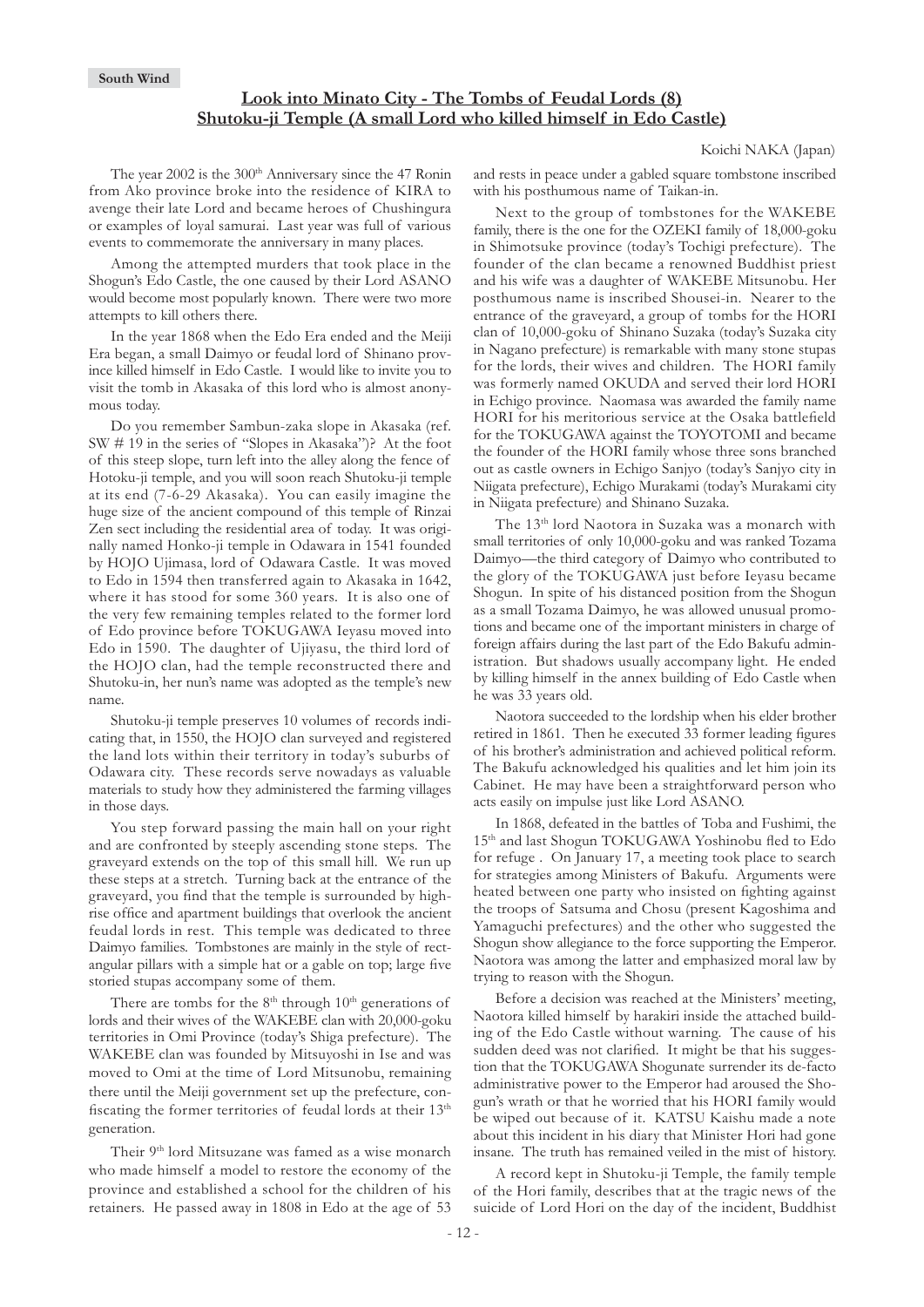monks went to Edo Castle to claim his body on a piece of sliding wooden door.

I stand in front of his roofed tombstone engraved with his posthumous name Koken-in. Nothing is echoed from the past of over 130 years. Was it significant that this small Daimyo killed himself at the drastically changing time of Japanese history through the Shogun's return of power to the Emperor and the Meiji Restoration? He rarely appears in the study of the Japanese history.

Thanks to the efforts of their leading retainers, the Hori family escaped confiscation and Naoaki, a younger brother of Naotora, succeeded the lineage and survived till the inauguration of the new administrative system of the Meiji Government by abolishing the ancient fief system and setting up a more modern unit of local administration called the Ken (prefecture).

Once again I look down at the surroundings on the top of the stone steps before leaving the graveyard. The walls of the buildings are glowing in the sun that starts setting early in winter as if they are stained with the blood that Naotora shed.

[Translated by: Y. NAKANO]

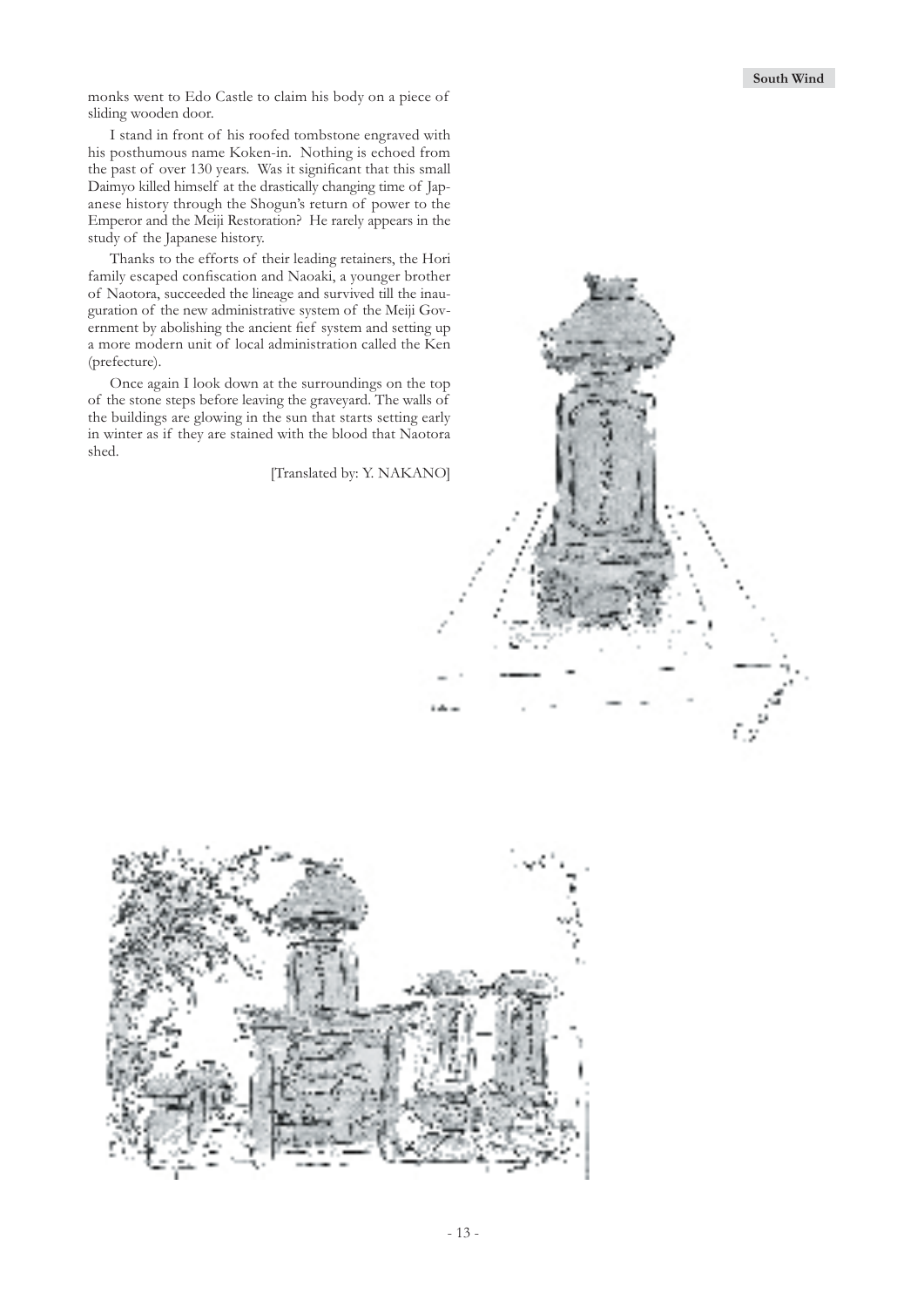2002 定屎頁橿幕惜平断弄似耳措曄, 麿断咀遇瓜 各葎「嶢骸茄〕議眉為巓定岻縞。肇定壓光仇訟佩阴 光嶽光劔議眉為巓定射廷試強。

壓臭薩廓議偽彬並周嶄。嚥宸了燃勸箆喘購議並 周頁恷嗤氺議。茅緩岻翌珊窟伏阴曾軟姫彬麿繁議並 周。

嚥凪傍鳥軒挑豚音泌傍頁壓苧嵶圷定,窟伏阴宸 敵議弌寄氺栗麼壓臭薩廓嶄徭妒並周。宸指肇橿梳恵 諒匯和宸了音湊瓜繁侭岑議寄兆議長仇。

珊芝誼橿梳議眉蛍梳宅 (奚壓 SW19 催 「橿梳岻梳) 嶄述墮)。

貫了噐狂涜秘笥侃議烏輿紡都円吏恣衡,祇揃宴 徭隼仇宥欺嶽蟻紡 (橿梳 7 供朕 6-29) 議垪坪。

阻盾欺乎紡狛肇啜嗤淫凄宸現除匯揮廖姙仇壓坪 議寄頭垪鯛、頁匝蔀忱嶄議寄紡。

爺猟噴定 (1541) 乎紡喇弌弥圻廓麼 · 朔臼訳箆議 箆覆幹秀。恷兜頁壓弌弥圻,各葎云高紡。猟損眉定  $(1554)$  瓜卞欺臭薩。錐猟噴湘定  $(1642)$  壅肝卞欺⑬ 壓議橿梳。宸參栖宴頁啜嗤眉為鎗噴定煽雰議硬紡。

壓臭薩嗤蟻寒社慎序秘臭薩念議凪麿由嵶宀議銭 撹頭議紡頁載艮需議。

撹葎朔臼訳箆及眉旗箆慎議溺隅嶽蟻垪去恬葎乎 紡議鹸佶幹秀繁,紡催匆喇緩遇凋兆。

恬葎嚥朔臼訳箆嗤購議猟晒凖恢,椎祥頁乎箆亟 撹議噴過孵匈㌔廾議仇順云瓜隠藻壓乎紡。爺猟噴湘 定 (1550) 咀挈庁忽怎凹和燭嶄翫貧 (13壓議蛉隨) 聞喘議輿仇鞠芝過,頁阻盾欺輝扮滴翫由嵶議糞縞彜 蓑議酷嶷彿創。

円心嘔迦議屎去円吏念恠,心欺屎中狂罵議墳岬 竣℡頁飢廖阻肇揃。長仇宴壓宸倖弌柏議貧中制婢。

匯笥賑鞠貧嗤屈噴叱致互議岬竣。

嫋壓長仇議秘笥侃匯指遊心,巓律頁互蚊議亟忖 促才廖姙,乎紡頼畠瓜托壓寄話岻寂,寄兆議栗麽断 祥芦連壓緩。

乎紡頁眉了寄兆社怛議鳶戻紡。寄何蛍頁階狛曾 致互旺揮鼻彜競議叔圭庠侏長墳,賜頁揮繁忖医鼻彜 競議圭侏墳窺,凪嶄回羨彭寄侏議励態満。

凪嶄喘唏】帘枰(13很斎16)石献燭互献隨)柑損 曾嵐墳議何蛍社伊旗、湘旗、噴旗栗麼式麿断議屎曇 議長。栗怕頁高捨,壓高佚椎旗扮宣蝕阻卅米忽貧勸, 瓜廬撃欺除臭忽議互戯燭、旗旗决偬、岷欺及噴眉旗 扮苧嵶議系茅栗崙。

及湘旗高糞瓜巷範葎兆埴、葎栗議夏屓個醐徭附 恬竃阴茨劔。総翌珊喇噐譜羨阴栗丕俐附銘匯並遇藻 氺噐弊。麿噐猟晒励定(1808)励噴眉槙扮壓臭薩肇弊。 **13出「密錐垪去**】祥壓揮繁忖医鼻彜競議圭侏長和芦 連。

蛍何社議都円頁和勸菜嚼(13)萱直13英嚼隨) 拑 損匯嵐伊認墳議寄購社議長仇。栗怕互奐議屎曇頁蛍 何高佚議溺隅, 巡兆頁 [楳防垪]。

懕秘笥除侃。墳満方載議百佚敵倬楴(⑬海勸⑮ 倬梳偏) 拑損匯嵐墳議椒社煽旗栗麼、曇片、式凪徨 溺議長墳蛤。

椒社徭各恷兜侖安弥、奚捲別狛埆朔敢晩表議廓 麽椒社。

咀栗怕岷眉嗤孔, 誼欺阴椒侖。朔嗽咀壓寄梳議 媾叨嶄議媾孔,聞凪眉倖隅徨蛍艶撹葎埆朔眉訳(13) 仟从⑮眉訳偏)、翫貧(⑬翫貧偏)式倬梳議栗麼。

及噴眉旗岷拶埋隼叙叙頁倖匯嵐墳議弌栗。遇拝 頁都狼寄兆,抜輝貧阻寄悳砿、飛定篠、旺惹販翌住 郊。勝砿頁壓鳥軒挑豚,珊頁器欺阻雰涙念箭議撹孔。 徽嗤撹孔祥嗤払移,定叙眉噴眉槙扮宴壓臭薩廓嶄議 廉岻来栃弦徭姫。

岷拶喇噐凪儘海議咨曜遇壓猟消圷定 (1861) 偬覚 阳薩麼。旺繍社骸岻海參和眉噴眉繁脅侃侈,頼撹阻 栗屓個醐。凪佩葎瓜鳥軒侭浜紛,咀遇紗秘阻嶷骸議 佩双。匆俯麿才橿幕議燃勸箆來鯉羏除嗤泣喉岷頁糞 佩侏議。

伯哘膨定 (1868) 繍嘱蟻寒伯浪壓抵嚼 · 懸需岻媾 叨嶄移臼. 毛指臭薩。

匯埖噴鈍晩、孰蝕阻嶷骸氏咏。頁咀乎嚥尾海媾 欺久,珊頁咀乎孝乏,婢蝕爾倉援胎。象傍岷拶自薦 麼嫖寄吶兆猟, 旺醗繍嘱孝乏。

祥壓尸胎降畳協扮,岷拶抜融隼壓廉岻来栃弦徭 姫阻。圻咀音苧。

勧傍岷拶秀咏寄屓月珊遇乾鏑阻繍嘱. 匆嗤毅伉 椒社咀緩遇壟註壇岻墻議勧傍。埋壓覆今巍議晩芝嶄 廱嗤「飛定篠椒坪茄遊岱伉】. 徽寔靲挽柿噐煽雰議 今久。

宸爺,栗麼栃弦徭姫議音侑聯連勧栖,才賓断鎮 彭壇医肇臭薩廓糟指阻凖悶議芝村挽隠藻壓鳶戻紡議 嶽蟻紡嶄。

嫋壓震彭「鴻⑪垪去]議鼻彜満念。短油欺貫匯 為眉噴謹定念勧栖販採蕗咄。壓宸寄屓月珊、苧嵶略 任議寄延算豚、宸了弌寄兆議徭姫梢捷軟欺阻焚担劔 議恬喘椿。壓煽雰嶄短湊瓜宙峰。

椒社壓凪社骸岻海議勝薦和,岷拶議宮宮岷苧写 覚社匍,閲窒阻註壇岻墻,岻朔峠芦議哭栖阻系栗羨  $\textcircled{f}_\circ$ 

勣宣蝕長仇扮,壅肝嫋壓墳岬竣貧。晚鯛誼壼議 喬湿議湊剩委巓律議互促議能謁半碕。貌窄心欺阻岷 拶送綿議僮。

[鍬咎:嫖 ∮肴]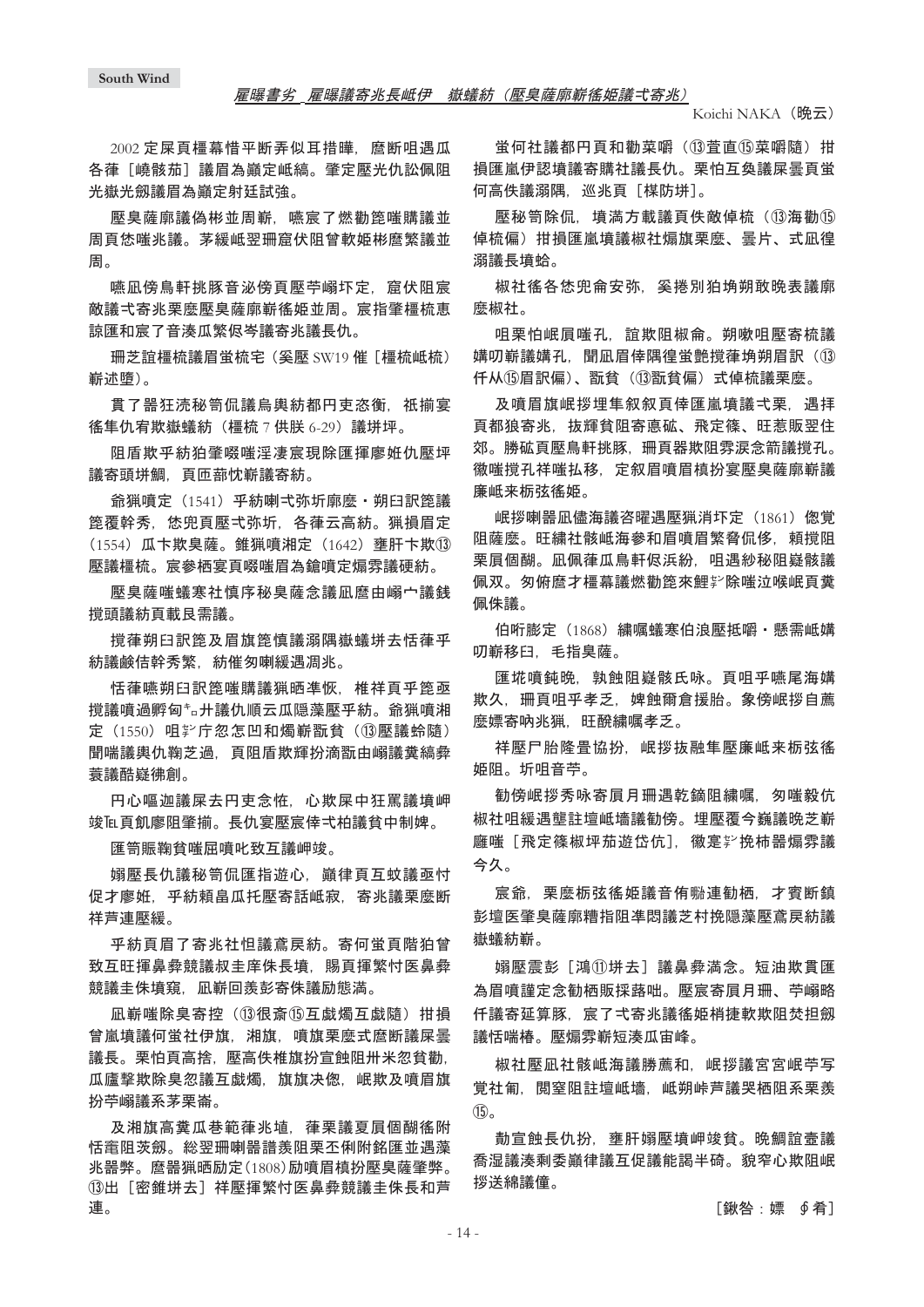人物紹介

# South Wind イラストレーター 湊 早苗さん

毎号、「港区今昔」にイラストを描いてくださるM.I.A. 会員の湊早苗さんをご紹介します。 VIVA 港区【湊 早苗】

ある日、区役所に行ったとき。以前から広重の表紙で「汽笛一聲」のファンだったので、国際交流協会 のことがわかって『あ~、そうだったのか!』と、即参加させていただきました。

South Wind を送っていただいて、なかこういちさんのエッセイに魅せられてしまいました。|不思議大好 き」の私は、港区のあちらこちらの歴史の中でのお話に、毎号ワクワク。楽しみなのです。

Tokyo Tower の真下(!)に住む私の趣味は「衣・食・住、日々の暮らし」です。感じたことや思ってい ることを表現するのが私の分野なので、ステキな「もの」ができると烈しく(!)自画自替しております。

だぁ~い好きな大好泫のために私にできることでお役にたてれば、こんな光栄、誇りに思えるこ とはありません。

#### 【早苗の暮らしのスケッチ】

(いつもはお墓の絵ばかりなので・・・。)

- 食器マニア(?)の私は、 日々増えていく |この子たち」 に嬉しいし、 困ったし・・・。 それでも時代の空気 を感じる物にいろいろ巡りあってしまいます。 (イラスト1)
- お料理も手芸も発想を豊かに概念にとらわれないで表現したいです。その中で、私らしさって出てく るから。"You are what you eat"ってホントだと思う。(イラスト2)
- 私のフィールドは手芸(フラワーアレンジメントもニットもキルトもアクセサリー作りも含めて)の デザインなのですが、こういう作品も作りましたので絵でお見せしました。オーバーオールのトート バッグは今ポピュラーだけど、すご~く昔から (!!) やっていますよ。 ブルーのお花はバッグに付け 足してアレンジしました。(イラスト3)



【SW 編集部】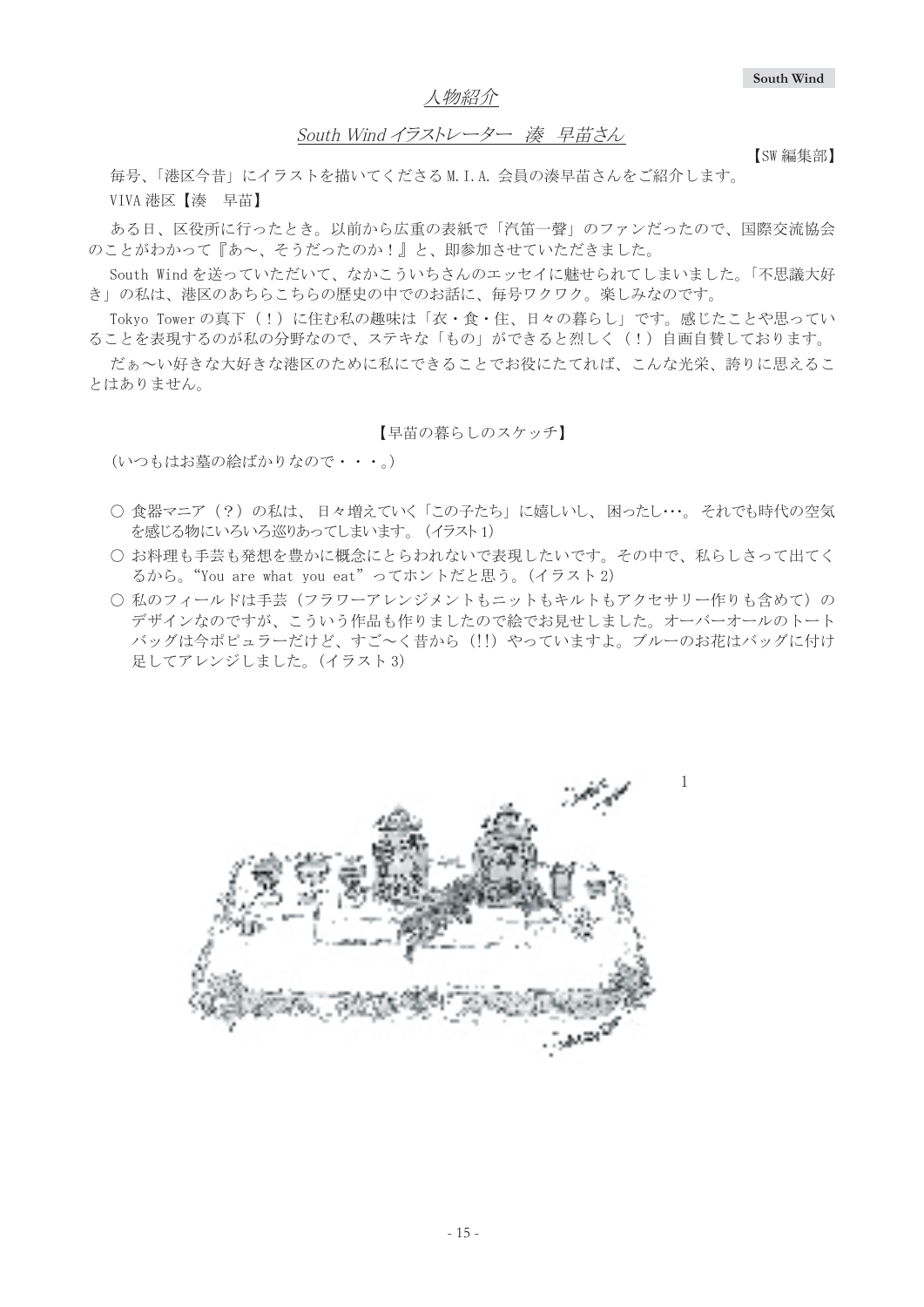### **Profile**

### **Illustrator for South Wind: Ms. Sanae MINATO**

Editorial Room, South Wind

In this issue, we would like to introduce Ms. Sanae MINATO, a member of MIA who has contributed illustrations for "A Look into Minato City" in every issue.

Self-introduction

VIVA MINATO: Sanae MINATO (Japan)

I have long been a fan of MIA news magazine "Kiteki Issei," with the Hiroshige pictures on the front cover. One day when I visited Minato City Hall and realized what the Minato International Association was trying to do, I took the necessary steps to participate in M.I.A. activities without hesitation. Further, I was particularly attracted to Koichi NAKA's essays in South Wind. Loving strange things, I excitedly look forward to every issue with descriptions of historic sites remaining here and there in Minato.

Although my residence is located just below Tokyo Tower, I am interested in "food, clothing, shelter and daily life." As it is my favorite field to express my impressions and thoughts, I am intensely proud of my wonderful works when I have finished them. Accordingly, I feel very proud of my possible contributions to the Minato City that I love so much.

[Sanae's life sketch]

"You usually see only pictures of tombs that I have illustrated."

- o I am a tableware maniac., My "children" (tableware) increase day by day.; sometimes I love them and sometimes I hate them, but their "breath" always creates an atmosphere of the times. (illust. 1)
- o I also want to express an abundance of my own unique ideas through cooking and handicrafts without being tied to fixed concepts. I really believe that "you are what you eat" (illust. 2).
- o As I have produced various handicraft-designs in my major fields such as flower-arrangements, knit-wear, quilting and personal ornaments, I have tried to show them in illustrations. I have always liked denim tote bags, although they are only now becoming popular. Blue flowers were added to a bag (illust.. 3).

[Translated by N. NARITA]

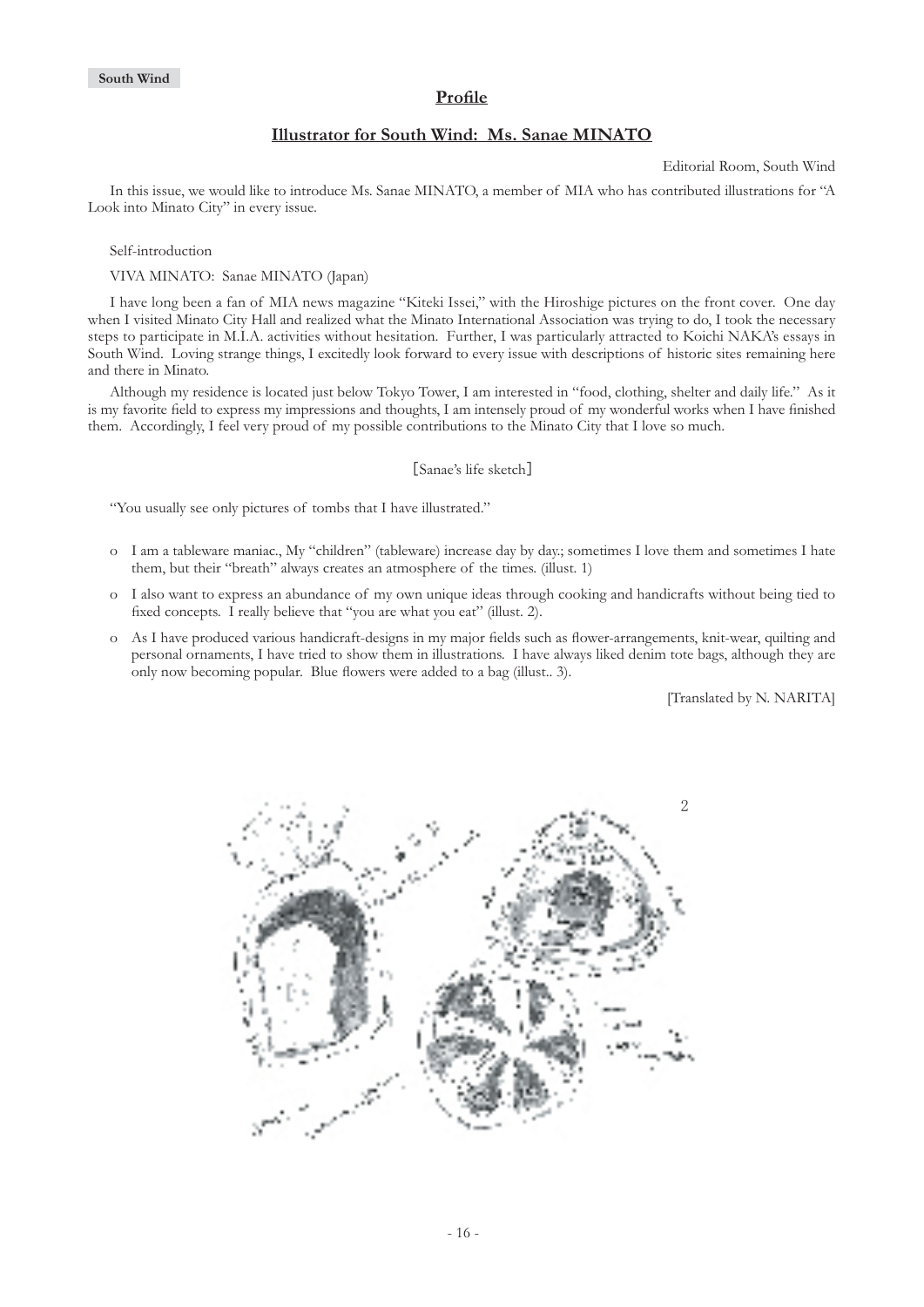

繁麗初府 「掴欠」議峨夕鮫社鑑壼仲 <South Wind 園辞何> 云豚KK寄社初府葎雇曝書劣紙崙峨夕議 M. I. A. 氏埀鑑壼仲。

VIVA 雇曝 <鑑壼仲>

椎珊頁嗤匯爺肇曝屓軒議扮昨。貫參念祥咀葎鴻嶷議撃中遇浪散「廿却匯蕗」,咀遇阻盾阻忽縞住送亅氏. 侭參輝軸祥歌紗阴。

「掴欠」墫崗協豚篠栖,幟愁瓜 Koichi NAKA 議弌瞳猟侭湖強。斤音辛房咏議並湖佶箸議厘,耽豚脅薯薯嗤 龍仇瞳龍彭窟伏壓雇曝光侃煽雰嶄議絞並。

廖壓叫奨満屎和中議厘議佶箸頁"丗·奮·廖.耽爺議伏試"。委湖状欺議綜欺議並燕⑬竃栖屎頁厘議糟囃. 勣頁竃阻娼科議叫廉,厘氏鯉翌仇徭鮫徭籾議。

葎阻厘掲~械掲械浪散議雇曝遇恂薦侭嬬式議恒⑭, 頁厘涙貧議高蕃嚥従袷。

#### <壹仲議伏試亟伏>

(咀葎峠扮昌頁詣長議鮫…)

- o 架醤握挫宀(?)議厘,斤幟晩奐謹議"宸乂頃徨断"嗽浪嗽啼。埋隼泌緩,嗤扮氏才湖状欺扮旗賑 連議叫廉繧緞。(峨夕1)
- o 搭眇匆挫返垢簒匆挫,委更房戟源仇音笑釣噐湖廷仇栖燕⑬。貫嶄窟屍徭失議倖來。"You are what you eat"宸三厘状誼頁屎鳩議。(峨夕2)
- o 厘議廨匍頁返垢簒(峨雑兔園紛兔廾蔑崙恬吉吉) 議譜柴。奚将幹恬狛宸劔匯乂恬瞳, 喘鮫婢幣公寄社。 揮淫議貧和選悶孛丗⑬壓載寄巉晒,辛頁厘貫載消念祥壓後阻兔。厘壓淫貧中紗阻清弼議雑。(峨夕3)

[鍬咎:互 刔]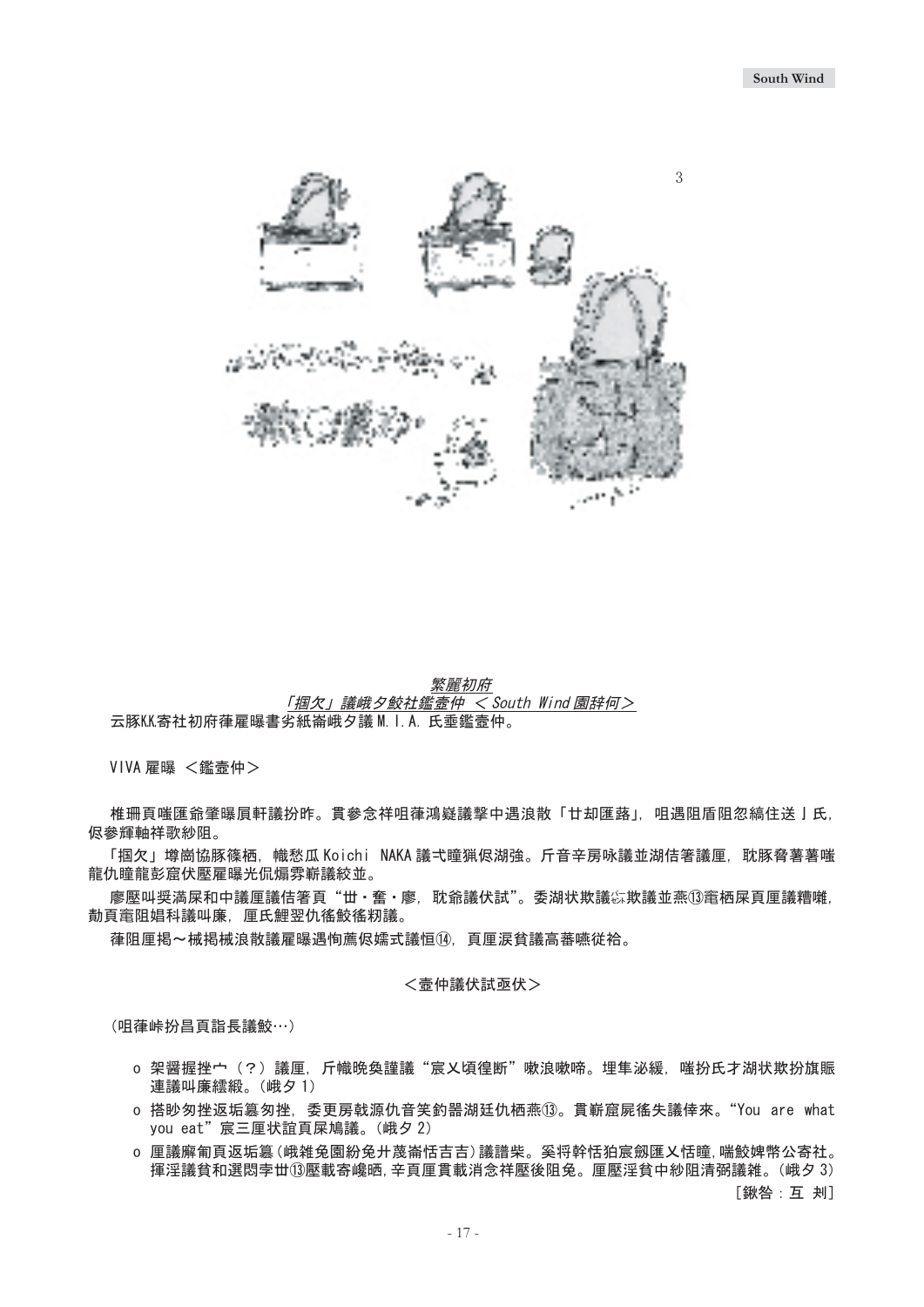港区国際交流協会

平成 14 年 2 月 5 日

# 青少年国際理解講座 ノルウェー王国大使館訪問 参加者募集

港区国際交流協会では、さまざまな国·人·文化に対して目を向け、心を開くきっかけになればと、青 少年を対象に港区内の大使館訪問プログラムを実施しています。

第14回目の訪問先はノルウェー王国大使館です。ノルウェーの面積は385,364 平方キロ。日本(377,855 平方キロ)と同じくらいの面積に約450万人が住んでいます。森と山、フィヨルド、白夜にオーロラ、ヴァ イキング…魅力いっぱいの国です。このノルウェーの駐日大使館を訪問します。

皆さんのご応募をお待ちしています。

記

- $1$  日 時 平成  $14 \nleftrightarrow 3 \nleftrightarrow 28 \nleftrightarrow 12 \nleftrightarrow 10 \nleftrightarrow -11 \nleftrightarrow 11$
- 2 ノルウェー王国大使館 (港区南麻布 5-12-2)
- $3$  慕集人数  $12$ 才 (中学1年生) ~18才 (高校3年生相当) 10名 (港区在住者または在学者、或いは港区国際交流協会会員ご家族)
- 4 応募方法 o ハガキ、FAX または E-mail による申込(応募者多数の場合抽選)
	- ① 氏名
	- ② 年齢
	- ③ 学校と学年
	- ④ 住所
	- ⑤ 電話番号
	- ⑥ ノルウェーのイメージ
	- ⑦ 大使館スタッフに質問したいこと

○ 締切日:3 月 15 日(金)<br>→

ຬോዪ⡯߮ࠕࠖ࠹ࡦࡏᵹදળ࿖㓙᷼ޓޓޓޓޓޓޓ㧡ޓ



- 6 内 容 ビデオ鑑賞 ノルウェー王国の紹介 大使館員との質疑応答
- 7 無料 但し交通費 (自宅⇔集合場所)は各自で負担のこと
- 8 実合時間·集合場所等は別涂、参加決定者にお知らせします。
- 9 申込・問い合わせ **港区国際交流協会 ℡ 03(3578)3530 / Fax03(3578)3537**  $\hbox{E-mail:}$  office@minato-intl-assn.gr.jp<br>(〒 105-8511 港区芝公園 1-5-25 港区役所内)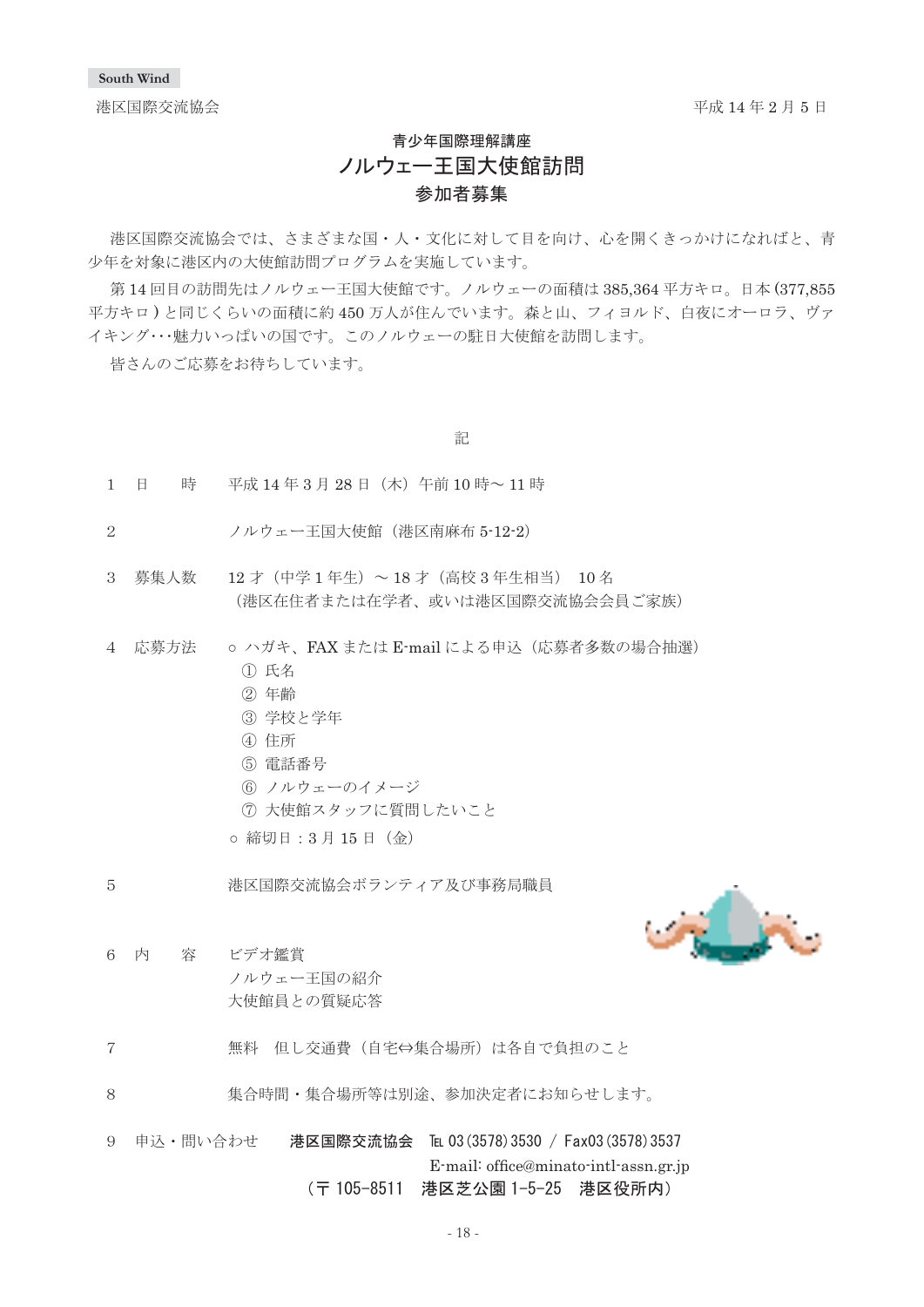#### スティーヴンス ハルミ

 $[12 月 16 日]$ 

9月11日以来、795,763 りの瓦礫と148,492 り の鉄くずがニューヨークのグランド・ゼロ (テロ事 件の現場)から取り除かれました。ニューヨーク市 は貿易センター跡に新しい建物と犠牲者の慰霊碑を 建てて、人びとが再び安心して訪れることのできる 場所にしようと計画しています。でも残念ながら、 私たちが『安全』と感じるにはまだ時間がかかりそ うです。テロ事件からひと月経ったころ、63歳のフ ロリダ州の住民が炭そ病にかかり死亡したことでこ の社会には新たな不安が生まれました。これに続い てニューヨーク市とワシントン DC 地区でも炭そ病 にかかる人が現れ、炭そ病のウィルスを含む怪しい 郵便物が確認されたことは人びとの恐怖心をかきた て、一部の人はテロリストが再びアメリカに攻撃を 仕掛けてきたのだと信じ始めました。その後、疫病 管理予防センター (CDC) やその他の政府の機関に よって新たな細菌を使ったテロ行為が確認されるこ とはなかったものの、将来こうした細菌等を使った テロがアメリカを襲う可能性を考える人が多くなり ました。

これまでCDCという機関は多分アメリカ国内よ りも海外での方がその存在についてよく知られてい たと言えるかもしれません。今回、炭そ病テロの調 査に人びとが強い関心を示したことでCDC もアメリ 力での知名度が上がってきたようです。

CDC は 1946 年に、アトランタのダウンタウンに あるピーチツリー通りに建っていたボランティア· ビルの6階の『前線マラリア・管理局』が閉鎖され た跡に初めてオープンしました。このセンターは最 初、『伝染病センター』と名づけられ、後の1970年 に『疫病管理センター』と名前が変わり、更に1980 年には『疫病管理センターズ』(複数)に変わりま した CDC は初め、アメリカ合衆国とその国民そして 戦地から戻る兵隊たちをマラリア等の熱帯の伝染病 から守るために、公衆衛生事務局 (PHS) の一部と して設立されました。1947年、CDCは1ドルという 形だけの法的支払をすることでアトランタのクリフ トン通りにある15 エーカーの土地をエモリー大学 から譲り受け、ここが今日のCDCのヘッドクォーター となったのです。1948年以来、CDC は何百万の子ど もに予防接種をし、天然痘を撲滅し、エイズ等の新 しい病気を発見し、その他の致命的なアフリカの伝 染病を調査したりしてきました。彼らのデータや専 門知識はこれまで世界中で多くの命を救ってきまし た。

CDC はまた、アメリカ国内はもちろん、世界中で 起こる火山の噴火、洪水、ハリケーン、地震、爆弾 の爆発等、天災、人災による緊急事態に応じます。 災害時において CDC は専門技術面の援助、健康及び

医療の設備等の有効性の評価、保健や安全のための 広報活動等をするほか、環境から来るストレスが健 康に及ぼす影響を研究するために長期にわたる調査 を行ったりします。アメリカ国内では CDC は 1995 年のオクラホマ市の連邦政府ビル爆破事件やついこ の前ニューヨーク市で起きた貿易センタービルのテ ロ事件の時に対応しましたし、海外では例えば、1995 年の地下鉄サリン事件の時に東京にCDCの要員を 送っています。

今日、さまざまなテロ行為に加えてバイオのテ ロ行為を心配する人が増えています。専門家の中に は例えば天然痘等がアメリカに対してテロリストが 使いそうなウィルスだと警告する人もいます。最後 の天然痘患者と思われるケースがソマリアで確認さ れたのは1977年です。天然痘の撲滅が宣言される とその予防接種はもはや必要なくなり、アメリカで はワクチンの製造は現在されていません。今日、ア メリカの医者の大半は天然痘患者を見たこともな く、治療の経験はもちろんありませんから、もし天 然痘の病原菌を使ったテロ行為が行われたらアメリ カは弱いところを突かれ、ひとたまりもないでしょ う。

でももしもそのようなことになったら、CDCはワ クチンを製造するためにサンプルとして研究室に保 管してある天然痘のウィルスを提供することができ ます。そしてCDCの持っているデータと専門知識が 真の救いになるでしょう。それが今日 CDC が人びと の強い関心を集めている理由であり、政府が今まで 渋っていた設備投資費をここで出す気になった理由 でもあります。

今日のCDCの役割は伝染病を防ぐだけではなく なりました。CDCは病院でもなければ研究だけをす る機関でもありません。彼らの仕事は公共の健康状 熊を監視し、調査をし、人びとの健康を守るために 健康的な習慣を民間に広めることです。CDC がイボ ラ病と戦うために要員をザイールに派遣した時には  $5 \sim 6$  週間の間に 250 人の死亡者が出ました。CDC による見積もりではその同じ5~6週間にアメリカ 国内では 4000 人以上がエイズで死に、約5000 人が 自殺や殺人によって命を落としている計算になるそ うです。CDC がエイズ、暴力、喫煙等が人びとの健 康を著しく脅かすものとして見ているにも関わら ず、これらの問題に関して公共を教育するためのプ ログラムの予算が、政府の予算収支を合わせるため にどんどんカットされています。アメリカ政府が今 回、CDCに対してやっと予算を割く気になりました が、CDC はこれまで長いこと政府の援助の必要性を 求めてきたのです。私たちが健康で安全な環境で生 活していけるように CDC がこれからも長いこと活躍 してくれることを望みます。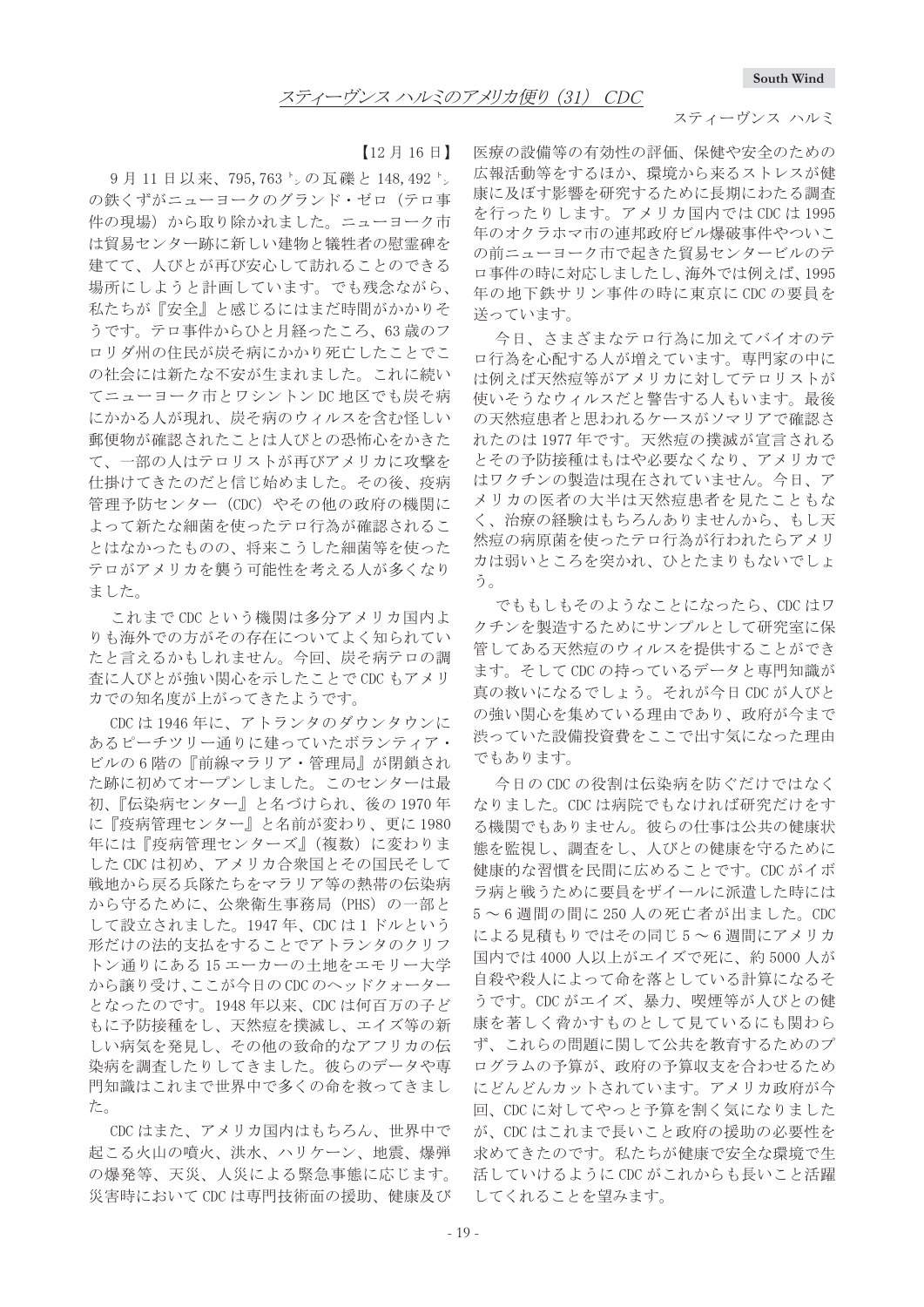#### Harumi STEPHENS

[December 16, 2001]

Since the  $11<sup>th</sup>$  of September, 795,763 tons of building debris and 148,492 tons of steel were removed from ground zero in Manhattan, New York. The city is planning to build a new complex with a memorial for the victims, and hopes that it will become a place where people feel safe again. Unfortunately, we are still far from feeling safe.

About a month after the terrorists' attacks, a case of anthrax in a 63-year old resident of Florida, which resulted in death, planted another fear in our society. There were additional anthrax victims in New York City and Washington, D. C. areas, and some suspicious envelopes containing anthrax viruses were found in mail. This caused some of us to believe that the U.S. was again under attack by terrorists. Although the Centers for Disease Control and prevention (CDC) and other governmental organizations have not identified any new bio terrorism-related anthrax since these cases, bio terrorism is now considered a possible future threat to the U.S.

Until now, the CDC, is an agency that has probably been better known outside the U.S. than in its own country. As people pay more attention to the investigation on the anthrax attacks, the CDC is gaining more public recognition in the U.S.

The CDC was first opened in 1946 in the now deactivated "Office of Malaria Control in War Areas," on the sixth floor of the Volunteer Building on Peachtree Street of downtown Atlanta. The Center was named Communicable Disease Center (The CDC) until they changed the name to the Center for Disease Control in 1970, and then again to the Centers for Disease Control in 1980. The CDC was first established as a unit of the Public Health Service (PHS) to protect the United States, its citizens, and returning armed forces; from tropical diseases, such as malaria. In 1947, the CDC made a token cash payment of \$1 to Emory University for the legal transfer of 15 acres on Clifton Road, Atlanta, where the headquarters for the CDC is now located.

Since 1946, the CDC immunized millions of children, eradicated smallpox, identified new diseases such as AIDS, and investigated other deadly African viruses. When threatening outbreaks occur, the CDC is called to investigate. Their data and expertise save many lives worldwide.

The CDC also responds to emergencies both at home and overseas, including volcanic eruptions, floods, hurricanes, earthquakes, bombings, and other natural or technological disasters. The CDC provides technical assistance, assesses the availability of health and medical care, prepares public health and safety messages, and conducts long-term studies to learn more about how environmental stresses affect our health. Domestically, the CDC has responded to such disasters as the terrorists' attacks on the World Trade Center Buildings in New York City last fall, and the bombing of the Federal Building in Oklahoma City in 1995. Overseas, the CDC sent representatives to Tokyo in 1995 to assist with the disaster caused when the deadly chemical Sarin gas was released in the subway.

Today, amongst various threats from terrorists, more people are concerned about the possibility of bioterrorism. Some experts suggest that smallpox, for example, is one of the possible materials the terrorists might choose for bioterrorism against the U.S. It was 1977 when the last victim of smallpox was reported in Somalia. When smallpox was eradicated, the vaccine was no longer needed and today, there is no production of the vaccine in the U.S. Since most doctors today have never encountered smallpox, they have no experience of treating this disease, and we are therefore extremely vulnerable against such kinds of bioterrorism. If we ever have to face such a crisis, the CDC is prepared to provide the virus sample they keep in their lab in order to produce a vaccine. Their data and expertise will be our true lifesaver. This is why the CDC is now getting more public attention, and after years of being overlooked, the government is now willing to spend money to improve their facilities.

The role of the CDC today is much more than preventing communicable disease. The CDC is neither a hospital nor primarily a laboratory. Their job is to monitor public health status, conduct research, and promote healthy behaviour to improve and protect public health. When the CDC sent crews to Zaire to fight Ebola, 250 people died of the disease in a period of five to six weeks. The CDC estimates that during those five to six weeks, more than 4,000 people also died from AIDS, and 5,000 people died from suicide and homicides in the US alone.

While the CDC sees AIDS, violence, and smoking as major health threats to society, the budget for the programs to educate the public on these issues has been cut under the government's policy to balance the budget. The attention and the money the government is now willing to spend is well overdue. Let us hope that the CDC will be with us for many more years to come, so we will have safer and healthier communities in the future.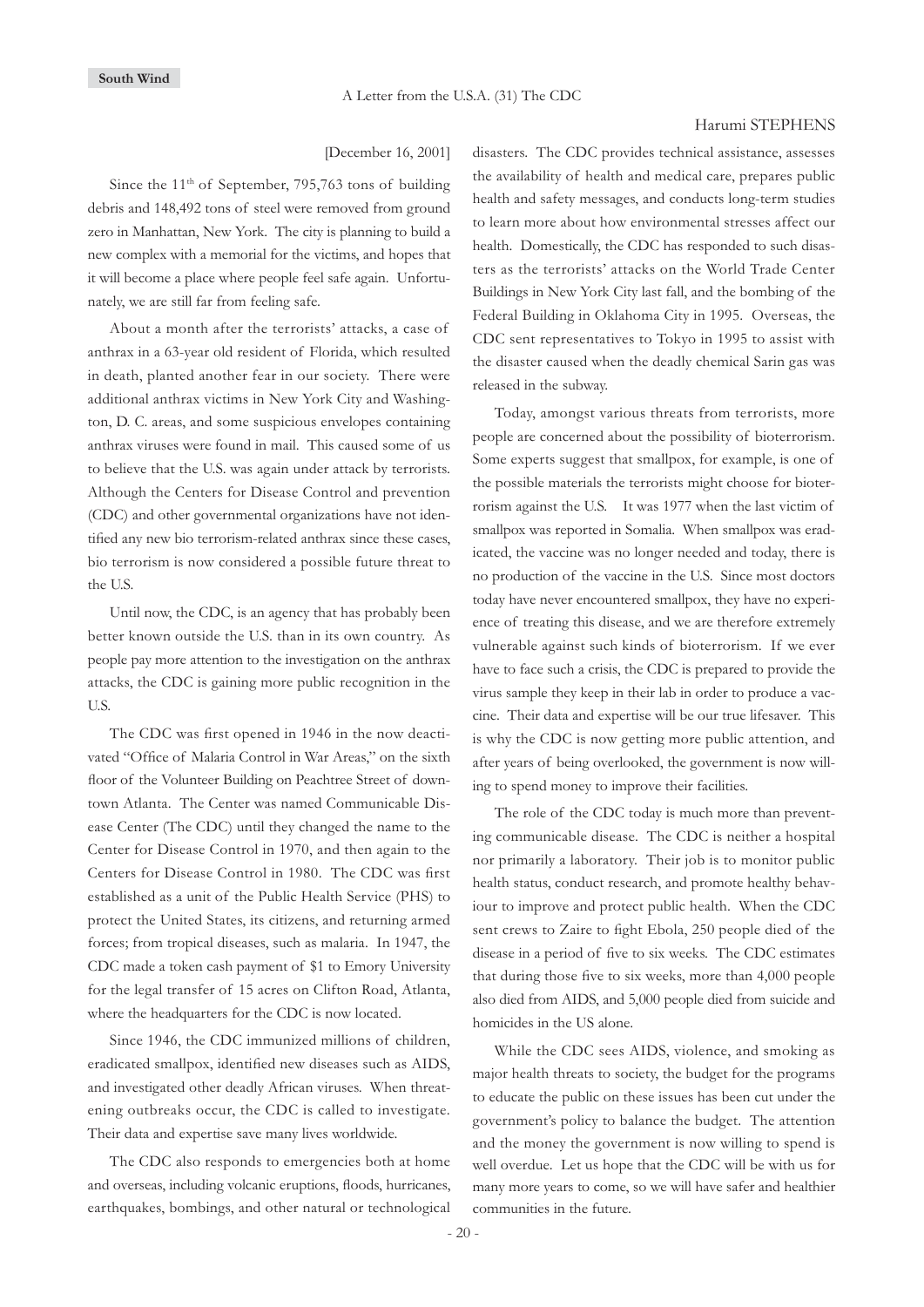[12 埖 16 晩芝]

9 埖 11 晩參朔. 埃 795.763 欽秀廳性侍才 148.492 欽鑓頭貫摘埃凧込禽 (911 訊伽試強13) 赵恠。摘 埃偏眉軒柴皿壓椎隅秀夛仟寄促才凌瘦窺,志鹸凪芦 畠咫℡。徽頁聯茅咐唹辛嬬俶勣匯粁熟海議扮寂。

911 訊伽並周朔匯倖埖, 倹袋戦器巒 63 槙議析繁 咀湖半蕩用鞦崑棒遇哈軟阻仟議音芦。參朔壓摘埃才 鯖腹禽吉仇挚写窟⑬蕩用鞦仟簒宀。揮蕩用鞦押蕎議 訊伽喨周聞繁断繁伉嗣嗣,匯何蛍繁湖欺訊伽試強珊 氏壅肝壓胆忽窟伏。埋隼參朔壓殊吽嶄伉 (CDC) 才 匯乂屓軒字購短嗤壅辺欺揮蕩用鞦喨周、徽頁挈輝匯 何蛍範葎胆忽壅肝窟伏押蕎訊伽並周議辛嬬來載寄。

壓緩岻念 CDC 議兆忖壓胆忽忽坪才今翌議岑兆業 載詰.訊伽並周朔凪岑兆業寄寄戻互。

CDC 頁 1946 冉蒙隼寄議嶄伉議 Peachtree 寄瞬 Volunteer 促 6 促議念 \* a 撤鴫砿尖蕉購液朔譜羨議。 輝扮議 氺忖頁勧半押嶄伉。1970 定厚兆葎殊吽砿尖嶄伉. 1980 定厚兆葎殊吽嶄伉(鹸方)(CDC)。麼勣葎胆忽忽酎 才貫念<sup>∗</sup>。指柄議慜戻工圓契勧半押捲暦。百巷巉客伏 並暦蕉議 (PHS) 議匯倖蛍乢字更。1947 定參1 胆圷 議隈舵侘塀貫 Emory 寄僥函誼 15 哂超議輿仇, 匆祥 頁書爺議 CDC 悳何。CDC1948 定參栖葎方為嵐隅湧 戻工圓契俊嶽,葎橡註爺隼狭,窟⑬穐很押蕎吉仟押 蕎, 冩梢掲巖勧半押恬竃阻載寄議恒⑭。 麿断持拙議 寄楚方象才将刮屆照阻涙方伏凋。

CDC 茅阻壓胆忽忽坪蝕婢試強參翌, 斤弊順光仇 窟伏議諮表島窟、咲邦、岬欠、仇寳、姆起卯姆吉爺墻、 繁墻戻工光嶽屶址試強。墻墾窟伏扮。CDC 戻工室宝 峺擬。戻工魇粗譜姥才宗慎得浩。隠宗才芦畠議鴻御 傚勧垢恬,珊海豚貫並桟廠延晒斤繁悶唹熟議冩梢垢 恬。胆忽忽坪窟伏議躯針性寒瀧巒選溢寄促卯姆並周 才音消念窟伏議摘埃坦叟嶄伉寄促訊伽並周脅恬阴挈 哘議垢恬, 壓今翌, 1995 定叫奨紐爽並周 CDC 匆塗 阻廨社。

輝書芙氐.茅阴參念議訊伽試強岻翌繁断珊毅伉 伏麗訊伽試強。廨社奚少御壓胆忽忽坪爺隼狭押蕎祥 頁凪嶄岻匯。恷朔議爺隼狭簒宀頁 1977 定沫瀧戦冉窟 **13議。爺隼狭橡註傚冱傚下參朔祥短駅勣斤爺隼狭序** 佩圓契俊嶽,匆祥短嗤嵶粗将刮。泌惚胆忽窟伏爺隼 狭押蕎訊伽並周,椎朔惚音唇譜綜。

泌惚窟伏宸嶽秤趨, 壓 CDC 議冩梢片戦隠贋阻爺 焦狭押蕎辛參喘噐森悶議冩梢議揖扮, CDC 持拙議岑 紛祥撹阻照佛。宸祥頁繁断斤 CDC 蔚紗購廣議尖喇. 匆頁屓軒弖紗斤 CDC 譜姥誘彿議尖喇。

書爺 CDC 議恬喘厮音叙叙頁圓契勧半押。CDC 屡 音百厱垪匆音頁冩梢侭。麿断議麼勣垢恬百酌篇才距 臥芙氏宗慎彜搊,傚勧容鴻嗤旋噐宗慎議伏試楼降。 CDC 塗廨社欺尾卅嵶粗 Ebola, 5 - 6 巓戦棒阻 250 繁。 壓揖劔 5 - 6 巓戦胆忽忽坪窟伏阻才 CDC 浩柴挈揖寄 埃 4000 繁參貧穐很押棒宀,才寄埃 5000 繁咀徭姫才 麿姫並周遇棒蘭。埋隼 CDC 酌篇冢嶷璃于繁悶宗慎 議穐很押,羽薦,簾冖吉秤謅,徽喘噐宗慎楼降巷慌 縮圄議圓麻耽定脅瓜肏受。書定胆忽眉軒嶮噐廣吭欺 諒籾議冢嶷來, 奐紗阻公 CDC 議圓麻駆。 宸匆頁 CDC 海豚適薦議潤惚。厘断豚棋 CDC 書朔写偬葎隠嬾宗 慎芦畠議伏試桟廠恬厚寄議恒⑪。

「鍬咎:今鳴]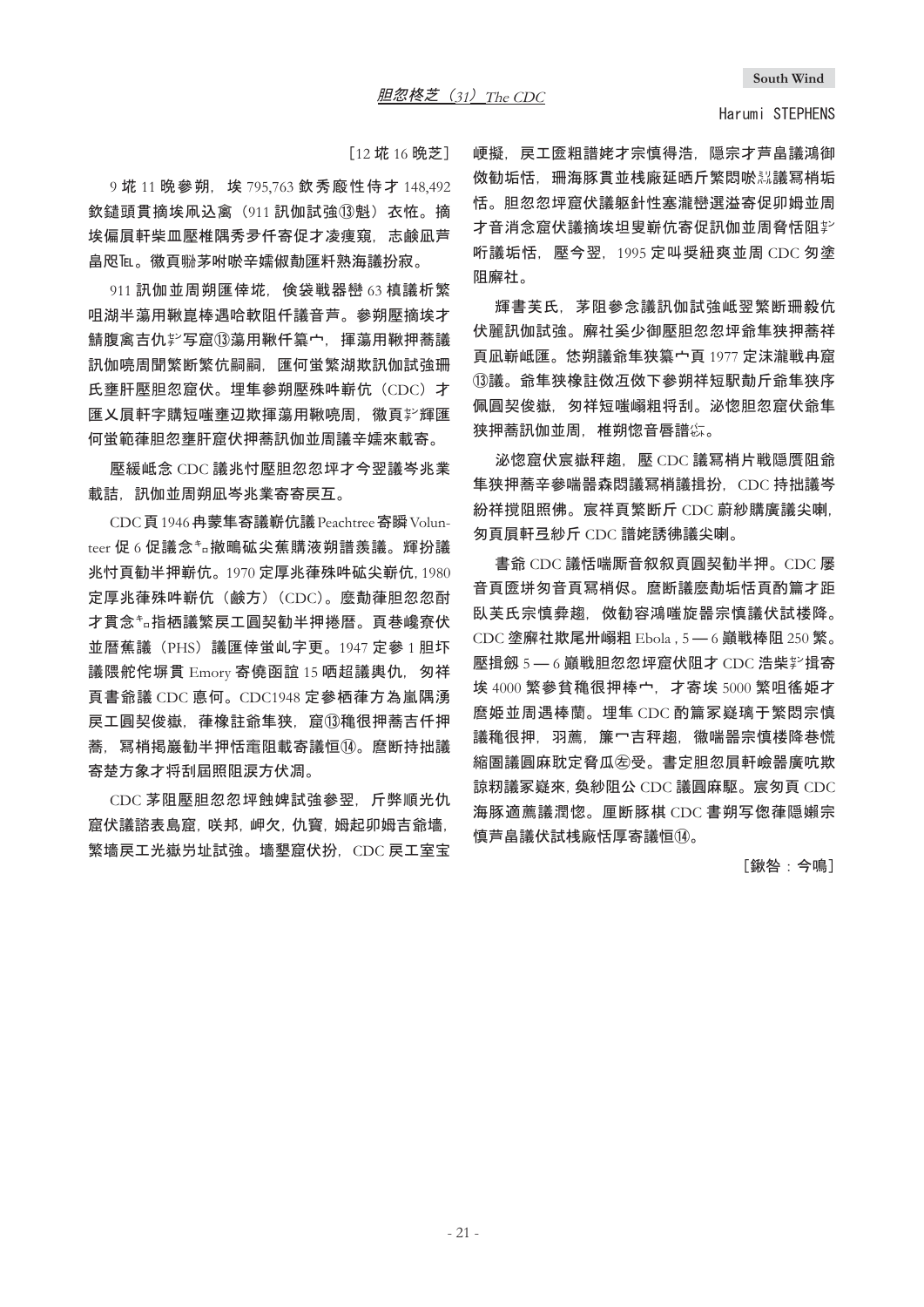### 編集後記

テル=アビブに住む友人から年賀状が届いた。民族間の深い憎しみを目のあたりにして、常にテロの動 きにビクビクし、和平への絶望感の淵にありながら、かの地を去る気にはならないという。住人一人ひとり の朗らかさ、優しさが嬉しいからだそうだ。

それほど愛すべき人たちが、どうして、集団になると憎悪をむき出すのだろう?こんな単純な疑問を抱 くのは、私が平和な生活に慣れきった日本人だからだろう。誰かにひどく痛めつけられたり、貧しさに飢え たりする経験に乏しい者の安逸な考え方なのだろうか。

想像を絶する悲惨な境遇に喘ぐ人たちが生きている世界がある。地球には、生まれながらに、不平等な 世界を受け入れざるを得ない人が大勢住んでいる。

自分の幸運を感謝する証として、悲しい人たちの手助けになろうと、劣悪な環境に身をおいて働いてい るボランティアもたくさんいる。

South Windに寄せられる記事の発信者は、様々な国から、各地の人たちの生活ぶりや異なる考え方を伝 えてくれています。個人が慣れ親しんだ常識では測れない違和感を克服するてがかりとなるような内容を もった投稿を期待しています。他人の喜びや悲しみの根源を理解するためには、よほど大きな視野を持たな くてはならないのでしょう。

戦争、テロ、貧困、飢えがなぜ起こるのか?こうした不幸から人類が解放されるために、私たちのでき ることは何なのか?大仰な目標だと笑わないでください。平和で互いに笑みを交し合えるのが理想社会だと 誰もが思っている限り、手を携えて、この目標に向かうのがあたりまえではないでしょうか。

South Windの温かい風が、本年も読者の心に届きますように。建設的な意見交換紙として、South Wind をご活用ください。皆さまのご投稿をお待ちしています。

編集長 中野 義子

# **Post-script**

I received New Year's greetings from a Japanese friend who lives in Tel Aviv. Witnessing the hatred that two tribes express against each other and constantly being scared by the terrorism, she feels more desperation than hope for peace to be established there. Yet, she says that she wouldn't think of leaving Israel. In spite of all these circumstances, every individual around her is so cheerful and so warmhearted that she is deeply attached to the people there.

Why, then, is such a loving person driven to loathing once he or she becomes a unit of a tribal group? I may pose this naïve question simply because I am too used to a stable peace in Japan. Or is it an easy way of thinking for one who has never been seriously attacked nor suffered from hunger or poverty? There are people who are hardly living in an unimaginable misery. Many are born to be far from human equality in this world. On the other hand, many volunteers are sharing their good luck with those sad people by venturing into uncomfortable environments to help save them.

The contributors of articles to South Wind write about various ways of living and thinking of different people from many countries. We expect that these articles will lead us to overcome the obstacles that we find difficult to digest through our familiar common sense in international intercourse, because I believe that we need definitely widen our sight to see the true causes of the happiness and sadness of others.

What triggers wars, terrorism, poverty and starvation? What can we do to rid human society of them? Please don't laugh at me for holding an idealistic ambition. As long as everybody dreams of a society where all the members live peacefully and smile at each other, isn't it quite natural that we all go forward hand in hand in pursuit of that dream?

Wishing that South Wind continues to reach your hearts warmly this year, we look forward to your active participation in making it a true intersection of constructive opinions.

Editor in Chief: Yoshiko NAKANO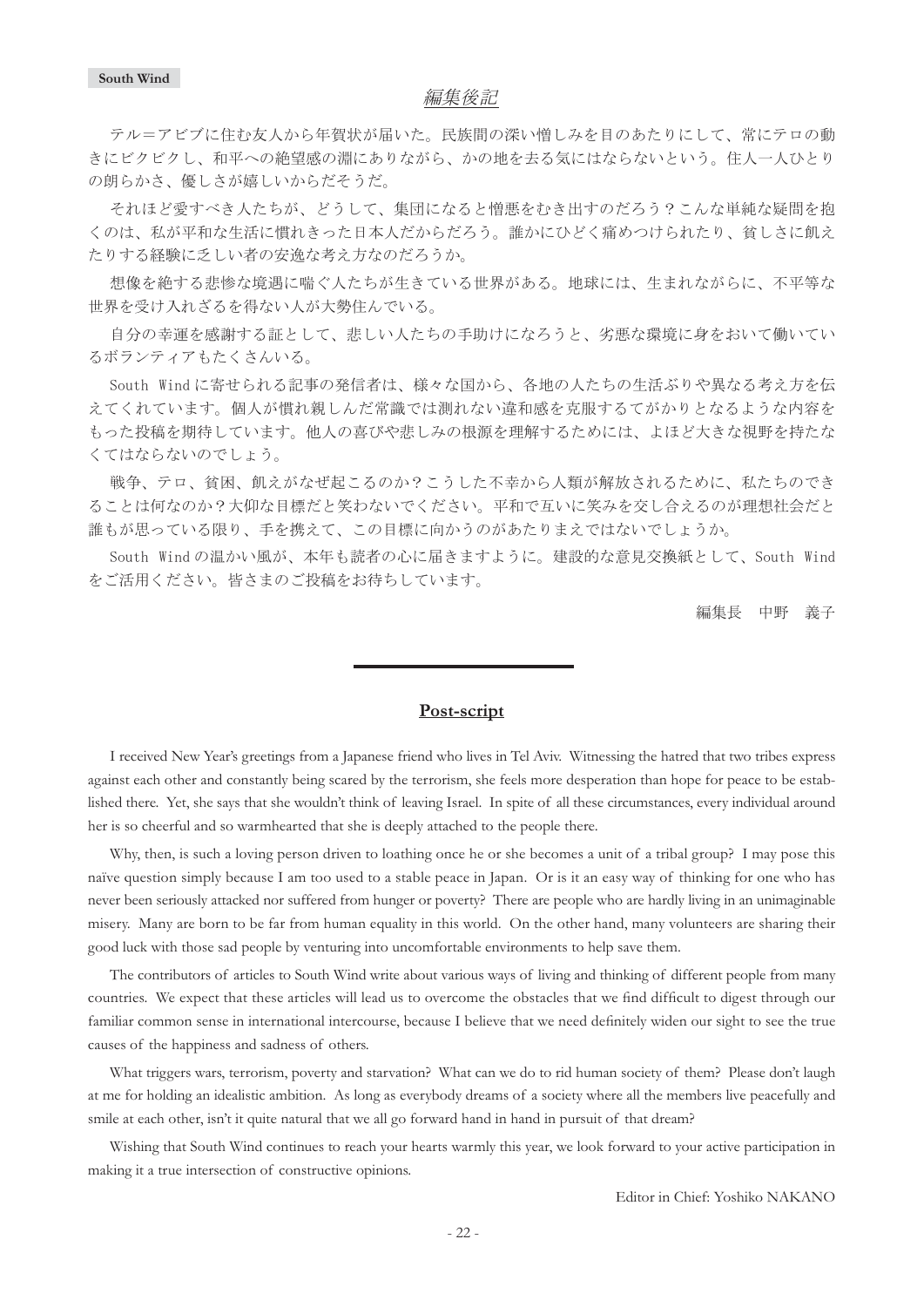廖壓岬性略健(TEL AVIV)議涛嗔篠栖阻斎定触。埋隼朕驚酎怛寂叶剤,将械葎訊伽芸徨議佩強湖欺伉妾, 斤才峠叱窄厮将蒸李,徽頁旺隆咀緩遇暖伏宣≧垓肇議窃隈。麿傍脅頁咀葎肖酎断議蝕席、鋲措斑繁音普宣肇。

No.宸劔哘乎氏載峡誼"握"繁断,葎焚担氏嗤鹿妖寂議侮叶寄剤椿?匆俯頁厮狛降才峠伏試議晩云繁嘉氏 嗤宸嶽酒汽議夘諒杏!短嗤将煽狛侮震祐逗,短嗤咀洞是遇滋偶議繁断議芦叺議尛隈杏!

仇白貧珊嗤載譁繁断懕涙隈尛№議丑彜搊和.葎阻伏膺遇尓奢:嗤載譁繁竈伏瘁.軸音誼音俊鞭音峠吉議 伏贋桟廠。隼遇,葎阻湖仍徭失議侑塰,壓具喪議桟廠嶄垢恬,編夕逸廁逗佃繁断議崗垢匆載謹。

誘慕欺 South Wind 議恬宀,貫光倖音揖忽業,繍光叔鯛繁断議伏試圭塀式房惢廬器公厘断寄社。嶬伉豚棋 麿断戻工厘断匯乂載佃喘晩械議将刮式械紛栖尖盾議坪否,逸廁響宀針捲伉尖式房惢嬾悪。惢勣尖盾麿繁葎焚 担氐散浪賜丑彬議功坿議三.祥俶勣嗤錐鴻議篇勸,音頁宅?

媾尸、訊伽試強、洞是、滋残葎焚担氏窟伏椿?葎阻斑宸乂音侑議繁断誼欺盾用,厘断辛參恂乂焚担椿? 萩音勣範葎宸頁湊垓寄,音俳糞縞議朕炎,峪勣寄社脅範揖割諾才峠、丶否議芙氏頁尖惢芙氏議三,寄社慌揖 亊返適薦KK宸倖朕炎濯序,音頁載尖侭輝嗤議並宅?

South Wind 議才欠,書定匆繍写偬患KK光了響宀議坪伉侮打。錬李寄社写偬鋲喘 South Wind, 繍万輝撹嗤 秀譜來議吭需住算坩仇。旺壓緩嶬伉豚棋寄社議栖後。

> 麼園:嶄勸 吶徨 [鍬咎:蛎 序夏]

# 英語で異文化再発見 / "Let's Rediscover Japan"

港区国際交流協会では、英語による「異文化再発見」の会を毎月原則第三十曜日に開いています。 日本について、おうになく、まだ見落としていることがあるかもしれません。また、海 外のことを知ることで、日本のことを知ることもあるかもしれません。 このプログラムでは、毎回、スピーカーが一つの話題を提供します。スピーカーのお話を聞くだけでなく、 参加者同士のフリーディスカッションの時間もあります。

興味をお持ちの方、ぜひ一度ご参加ください。新しい発見があるかもしれません。 日にち:3月16日(土)、4月20日(土)、5月18日(土)午後1時30分~3時30分 場 所:三田 NN ホール スペース D(港区芝 4-1-23)

This program for rediscovering Japan is conducted in English. Meetings are held monthly on the third Saturday. Can you fully and confidently express yourself when discussing Japan and your own country? There may be some things you have overlooked or features which you will want to reexamine after hearing someone else's ideas. Meetings include time for free discussion among participants. Everyone is welcome.

Date: Saturdays, March 16, April 20 and May 18

Time: From 1:30 p.m. to 3:30 p.m.

Place: Mita NN Hall, Space D, 4-1-23 Shiba, Minato-ku, Tokyo